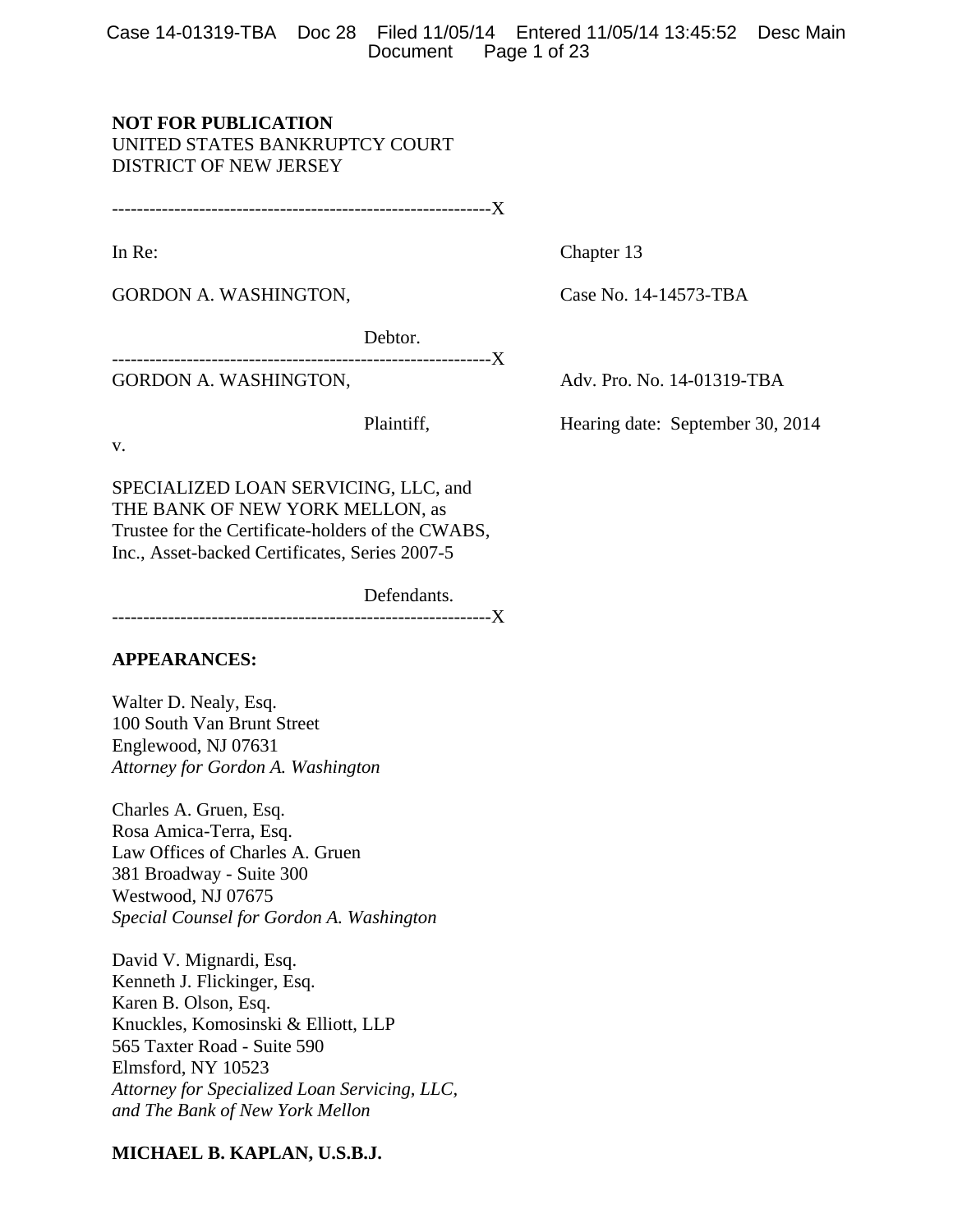#### **MEMORANDUM DECISION**

## **I. INTRODUCTION.**

"No one gets a free house." This Court and others have uttered that admonition since the early days of the mortgage crisis, where homeowners have sought relief under a myriad of state and federal consumer protection statutes and the Bankruptcy Code. Yet, with a proper measure of disquiet and chagrin, the Court now must retreat from this position, as Gordon A. Washington ("the Debtor") has presented a convincing argument for entitlement to such relief. So, with figurative hand holding the nose, the Court, for the reasons set forth below, will grant Debtor's motion for summary judgment.

These matters come before the Court on a motion and two cross motions for summary judgment in the adversary complaint filed by Debtor to determine the validity, priority and extent of the mortgage lien on his three-family residence in Madison, New Jersey, against Defendant creditors Specialized Loan Servicing, LLC, and The Bank of New York Mellon (as Trustee for the Certificate-holders of the CWABS, Inc., Asset-backed Certificates, Series 2007-5) ("SLS" and "BoNY") (collectively "the Defendants," represented by one counsel). The motions are:

- (1) the Debtor's motion for partial summary judgment based on the argument that the 6 year statute of limitations applicable to suit on a negotiable instrument under N.J.S.A. § 12A:3-118(a) has expired, so that Defendants are out of time to sue on their mortgage note on which Debtor defaulted on or about June [1](#page-1-0), 2007 (dkt. 7)<sup>1</sup>; and
- (2) the Defendants' cross motion for partial summary judgment based on the argument that the 20-year statute of limitations applicable to foreclosure of a mortgage under N.J.S.A. § 2A:50-56.1(c) has *not* expired, so that Defendants may still foreclose the *mortgage* on which Debtor defaulted on or about June 1, 2007 (dkt. 11); and finally
- (3) the Debtor's cross motion for summary judgment on the mortgage based on the arguments:

<span id="page-1-0"></span> $1$  Docket references are to adv. pro. no. 14-1319 unless stated otherwise. Debtor provided a signed Rule 56.1 Statement of Undisputed Material Facts ("Debtor SUMF") at dkt. 8 to replace the unsigned copy at dkt. 7, but this opinion refers to the Debtor's SUMF at dkt. 7 for consistency with the other elements of Debtor's motion.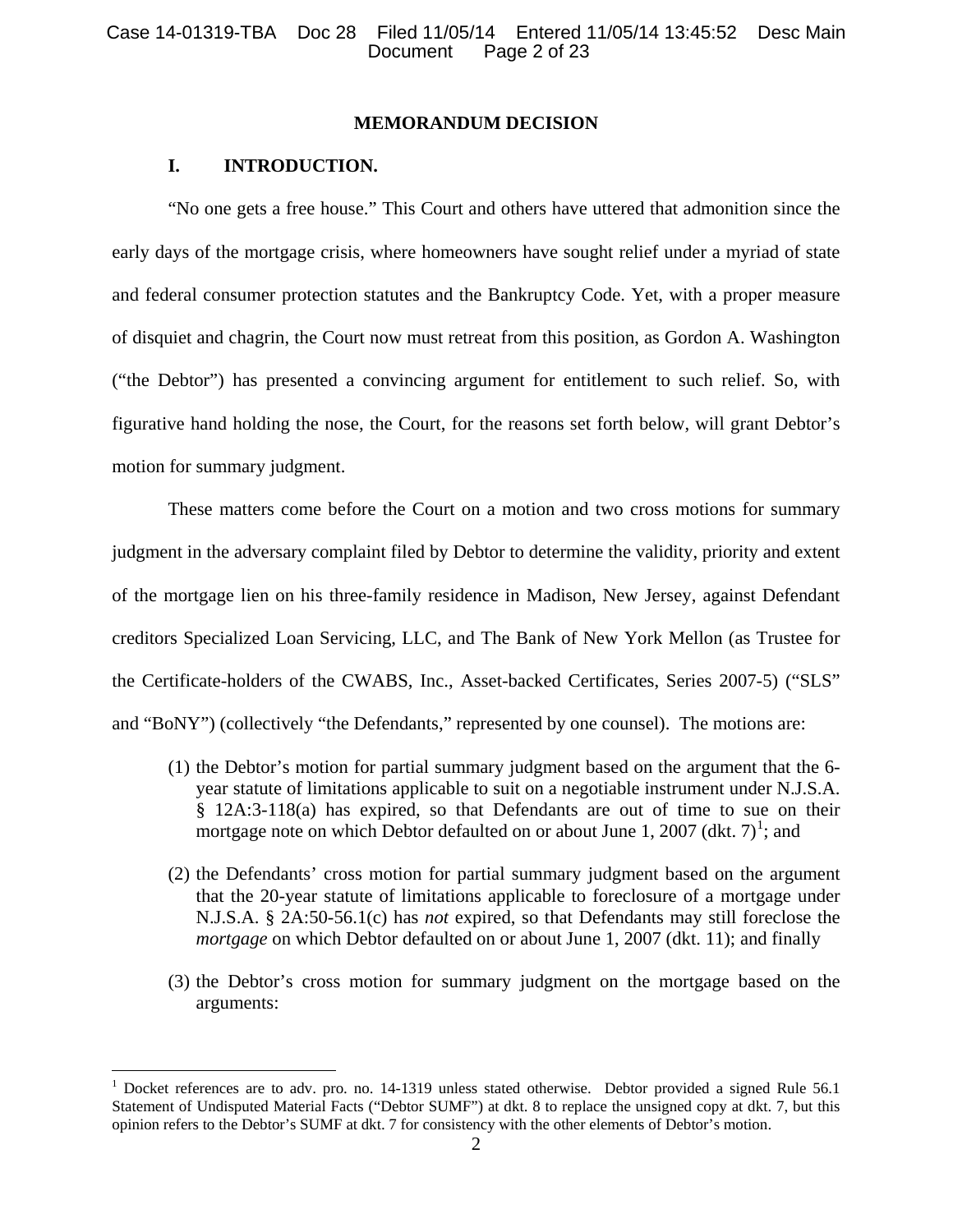## Case 14-01319-TBA Doc 28 Filed 11/05/14 Entered 11/05/14 13:45:52 Desc Main Page 3 of 23

- (a) that the 6-year statute of limitations applicable to foreclosure of a mortgage i*n which the maturity date has been accelerated* under N.J.S.A. § 2A:50-56.1(a) has expired, so that the Defendants are out of time to sue on either the note or the mortgage; and
- (b) that Defendants lack standing to enforce the note and mortgage because the Assignment is defective and because the Defendants waived their interest in the loan under a Settlement Agreement (dkt. 19).

The Defendants filed a reply brief at dkt.  $22.<sup>2</sup>$  $22.<sup>2</sup>$  The Court heard oral argument on September 30, 2014 and reserved on the narrow issue of whether N.J.S.A. § 2A:50-56.1(a) and 11 U.S.C. §§ 502(b)(1) and 506(d) operate to make the mortgage unenforceable, to disallow the Defendants' claim, and to void the mortgage lien so that the Defendants have no claim against the Debtor, the property or the estate.

## **II. JURISDICTION.**

The Court has jurisdiction over these matters under 28 U.S.C. § 1334(b) and the Standing Orders of Reference entered by the United States District Court on July 10, 1984 and amended on October 17, 2013. This is a core proceeding under 28 U.S.C. § 157(b)(2)(A), (B), (K) and (O). Venue is proper in this Court under 28 U.S.C. §§ 1408 and 1409.

# **III. BACKGROUND.**[3](#page-2-1)

## **The acquisition of the property.**

On February 27, 2007, the Debtor purchased a three-family home at 11 Walnut Street, Morris County, New Jersey ("Property"), paying a \$130,000 deposit and obtaining a 30-year adjustable rate mortgage and note for \$520,000 for the balance with first payment due on April 1, 2007 (dkt. 7-2, Debtor's Certification in Support of Summary Judgment, ¶ 4, Exhibit A, note).

<span id="page-2-0"></span> $2$  At dkt. 22, p. 1, n.1, the Defendants note the procedural impropriety of the Debtor having filed a cross motion to a cross motion. The Court considers the Debtor's cross motion at dkt. 19 as opposition to the Defendants' cross motion, and the Defendants' reply memorandum at dkt. 22 as a response thereto. For consistency with the docket entries, however, this opinion cites to Debtor's dkt. 19 as to the 'cross motion.'

<span id="page-2-1"></span><sup>&</sup>lt;sup>3</sup> The facts recited herein are undisputed by any of the parties.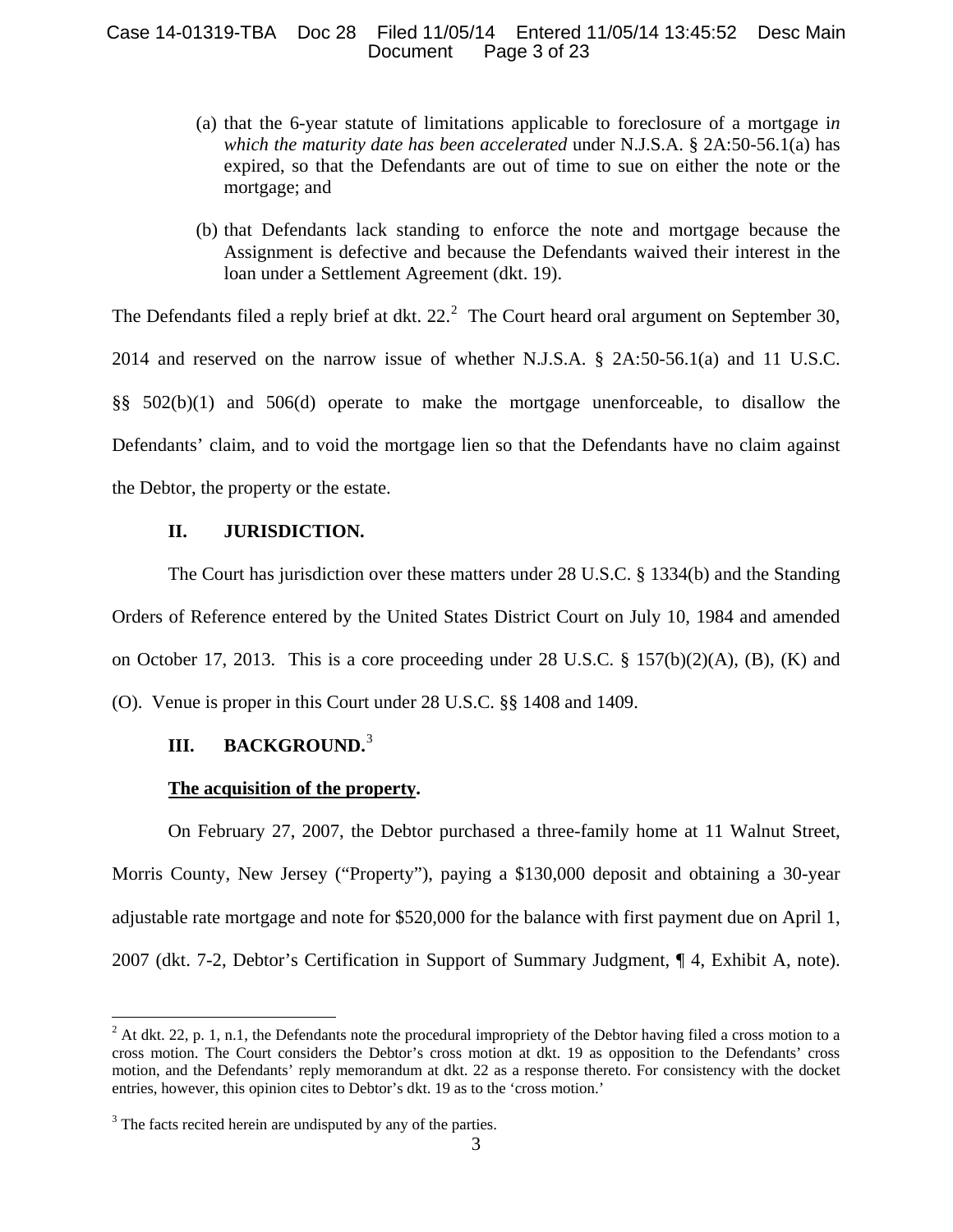#### Case 14-01319-TBA Doc 28 Filed 11/05/14 Entered 11/05/14 13:45:52 Desc Main Page 4 of 23

The mortgagee was America's Wholesale Lender (dkt. 7-2, Debtor, ¶ 5, 9). Debtor's attorney asserts that Countrywide Home Loans served as the mortgage servicer, an assertion disputed by the Defendants (dkt. 7, Debtor SUMF, ¶ 7). Debtor moved into the third-floor apartment and began to renovate the first and second floor apartments to rent (dkt. 7-2, Debtor ¶ 7). During renovation, the first and second floor apartments suffered water damage and became uninhabitable (dkt. 7-2, ¶ 7). Debtor failed to make the July 1, 2007 mortgage payment, and the loan has been in continuous default since that time (dkt. 7-2, Debtor, 18).<sup>[4](#page-3-0)</sup>

#### **The bankruptcy case.**

The Debtor filed a voluntary Chapter 7 petition on March 12, 2014, along with a motion to convert the case to one under Chapter 13. The case was converted by Order entered on April 9, 2014. The claims bar date was August 18, 2014. Thereafter, the Debtor filed an original Plan on May 19, 2014 (main dkt. 17) and a first modified Plan on August 5, 2014 (main dkt. 25); a confirmation hearing is scheduled presently for November 20, 2014. Each Plan proposes to *sell* the above property in a short period. The first Plan proposes payments of 12 months @\$492 plus \$554,000 in the last month; the second Plan proposes payments of 17 months @\$492 plus \$554,000 in the last month. The Debtor projected the value of the property at \$550,000- \$600,000 and scheduled the Defendants' debt at \$519,000. The Defendants filed a proof of claim for \$920,469 (claim 7-1) (the \$519,000 scheduled by the Debtor represents only the *principal* due) and filed an objection to the Plan because it indicates a short sale with a payoff of only \$554,000 in the  $18<sup>th</sup>$  month (main dkt. 34, \int \int 5). The Plan suggests (does not state) that Debtor seeks to cram down the note on this three-family home to the value of the property; but

<span id="page-3-0"></span> $4$  Debtor believes that a friend made the July 1, 2007 payment but has not pressed or proven that point (dkt. 7-2, Debtor, ¶ 8). The unassailable fact that Debtor went into default within 90 days of the loan closing makes this decision even less palatable.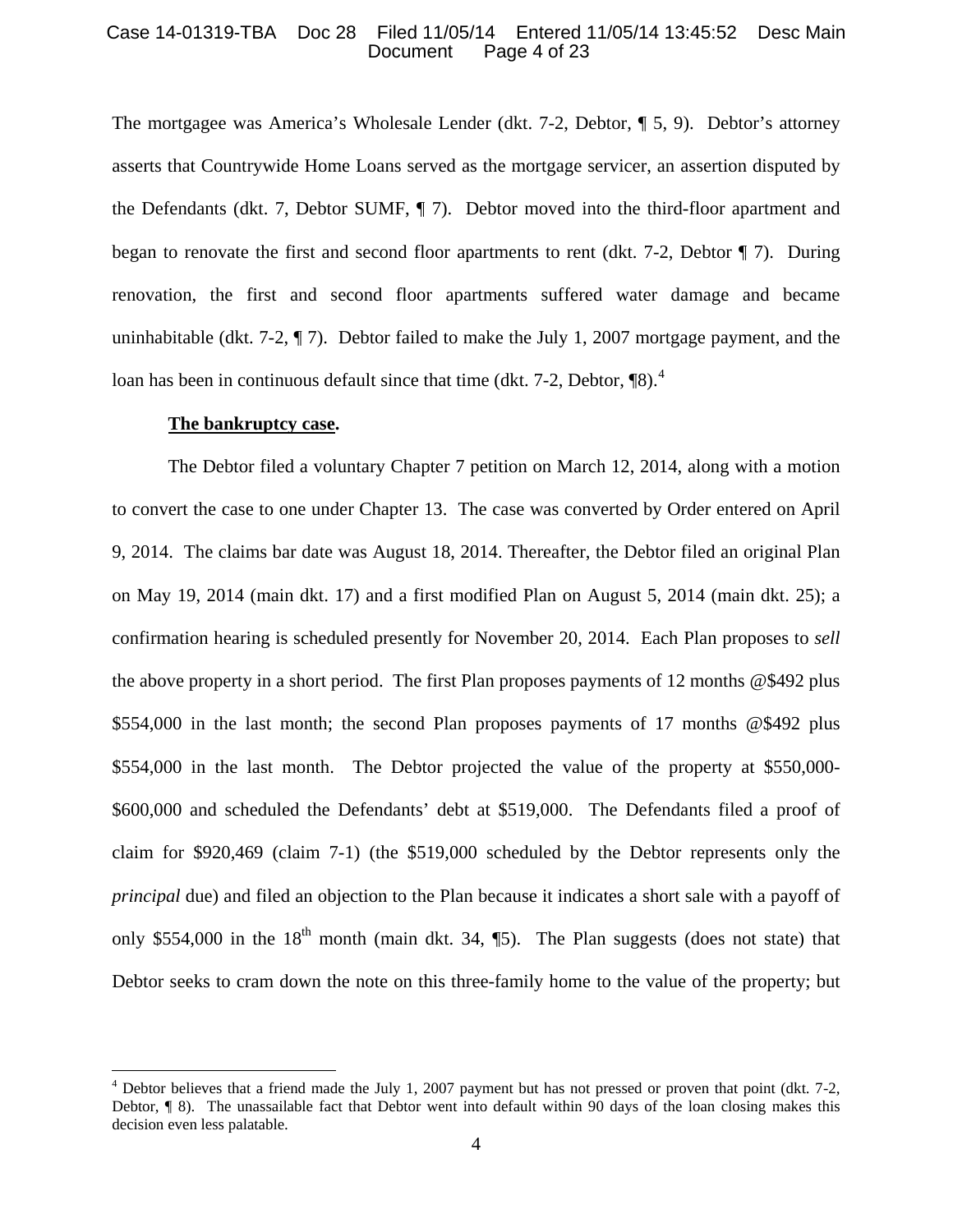#### Case 14-01319-TBA Doc 28 Filed 11/05/14 Entered 11/05/14 13:45:52 Desc Main Page 5 of 23

the clear aim of this adversary proceeding is to render the Defendants' note and mortgage not only undersecured but wholly unenforceable.

Debtor scheduled \$137,000 in general unsecured claims. Proofs of claim timely filed include, in addition to the claim of Defendants, \$15,000 in priority tax claims; \$70,000 in general unsecured claims (including \$15,000 due a relative); and an additional \$63,000 due on a student loan. The Debtor proposes a *pro rata* distribution to the general unsecured creditors.

#### **The adversary proceeding.**

The Debtor filed this adversary proceeding on March 18, 2014 (dkt. 1). The Defendants answered on May 2, 2014 (dkt. 4), and on May 19, 2014 the parties entered a Joint Scheduling Order which scheduled trial for December 5, 2014 (dkt. 5). The Debtor filed the initial motion for partial summary judgment on June 2, 2014, and the cross motions followed. On September 30, 2014, in addition to hearing oral argument on these motions, the Court, on Defendant's motion, entered an Order which compelled discovery, modified the Joint Scheduling Order and rescheduled trial to February 20, 2015 at 10:00 a.m. (dkt. 23).

#### **The mortgage documents and related pleadings.**

The February 1, 2007 Adjustable Rate Note ("the note") between America's Wholesale Lender and Debtor stated a principal of \$520,000, periodic payments beginning April 1, 2007 at 8.950% interest, and monthly debt service of \$4,165.34 (dkt. 7, Exhibit A). The note defined March 1, 2037 as the Maturity Date and provided that any amounts due would be paid on that date (dkt. 7, Exhibit A, ¶ 3(A), Maturity Date). The note contained the following default provisions and remedy:

#### 7. BORROWER'S FAILURE TO PAY AS REQUIRED

#### (B) Default

. . .

If I do not pay the full amount of each monthly payment on the date it is due, I will be in default.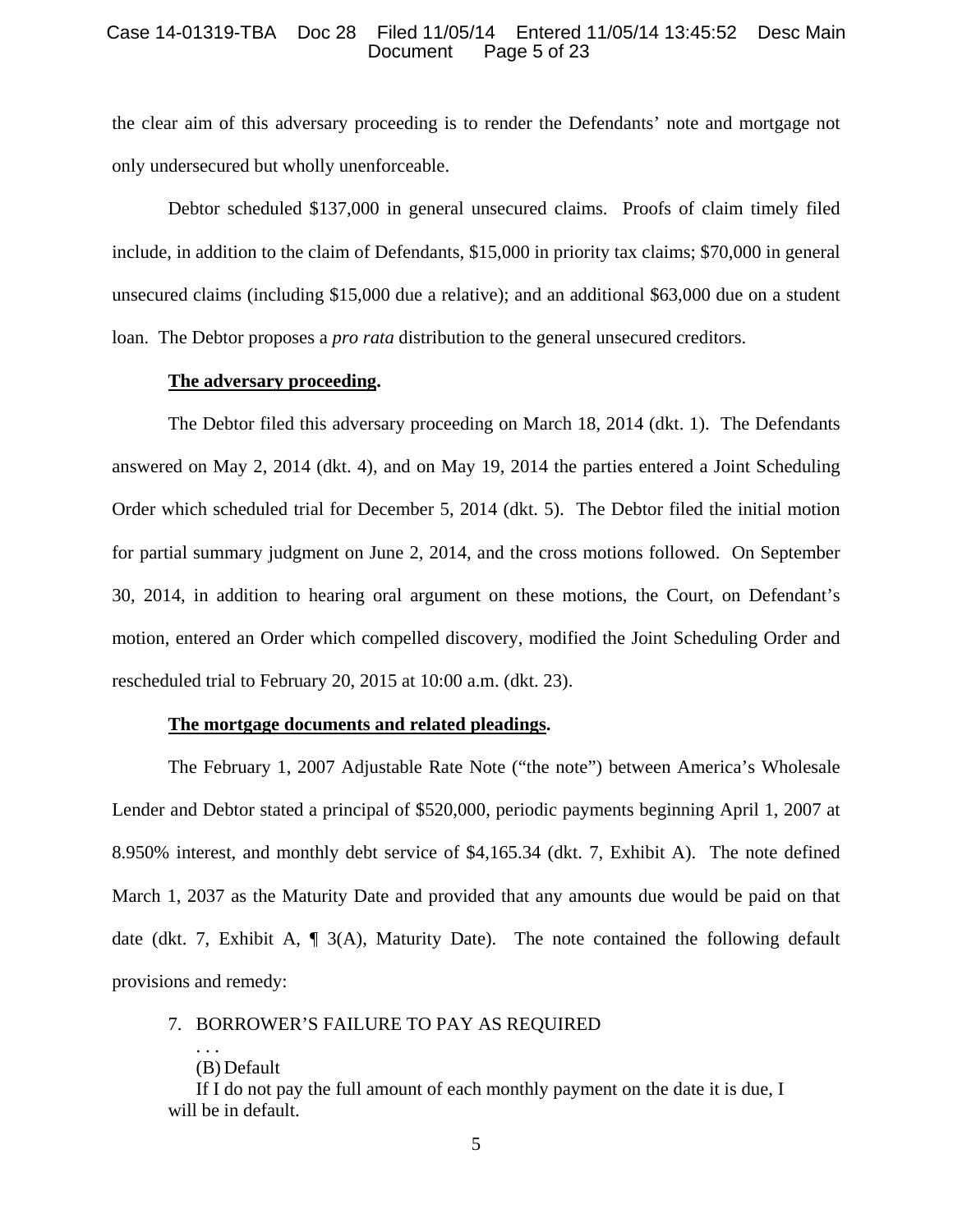#### (C) Notice of Default

If I am in default, the Note Holder may send me a written notice telling me that if I do not pay the overdue amount by a certain date, the Note Holder may require me to pay immediately the full amount of Principal which has not been paid and all the interest that I owe on that amount. The date must be at least 30 days after the date on which the notice is mailed to me or delivered by other means.

#### (D)No Waiver by Note Holder

Even if, at a time when I am in default, the Note Holder does not require me to pay immediately in full as described above, the Note Holder will still have the right to do so if I am in default at a later time.

#### (dkt. 7, Exhibit A).

The mortgage, dated February 27, 2007, referenced the note and contained its own

default provisions:

NON-UNIFORM COVENANTS. Borrower and Lender further covenant and agree as follows:

22. **Acceleration; Remedies.** Lender shall give notice to Borrower prior to acceleration following Borrower's breach of any covenant or agreement in this Security Instrument (but not prior to acceleration under Section 18 [based on borrower's transfer of the property] unless Applicable Law provides otherwise). The notice shall specify: (a) the default; (b) the action required to cure the default; (c) a date, not less than 30 days from the date the notice is given to Borrower, by which the default must be cured; (d) that failure to cure the default on or before the date specified in the notice may result in acceleration of the sums secured by this Security Instrument, foreclosure by judicial proceedings and sale of the Property; (e) the Borrower's right to reinstate after acceleration and the right to assert in the foreclosure proceeding the non-existence of a default or any other defense of Borrower to acceleration and foreclosure; and (f) any other disclosure required under the Fair Foreclosure Act, codified at Sections 2A:50-53 et seq. of the New Jersey Statutes, or other Applicable Law. If the default is not cured on or before the date specified in the notice, Lender at its option may require immediate payment in full of all sums secured by this Security Instrument without further demand and may foreclosure this Security Instrument by judicial proceeding. Lender shall be entitled to collect all expenses incurred in pursuing the remedies provided in this Section 22, including, but not limited to, attorneys' fees and costs of title evidence permitted by Rules of Court.

and

UNIFORM COVENANTS. Borrower and Lender covenant and agree as follows: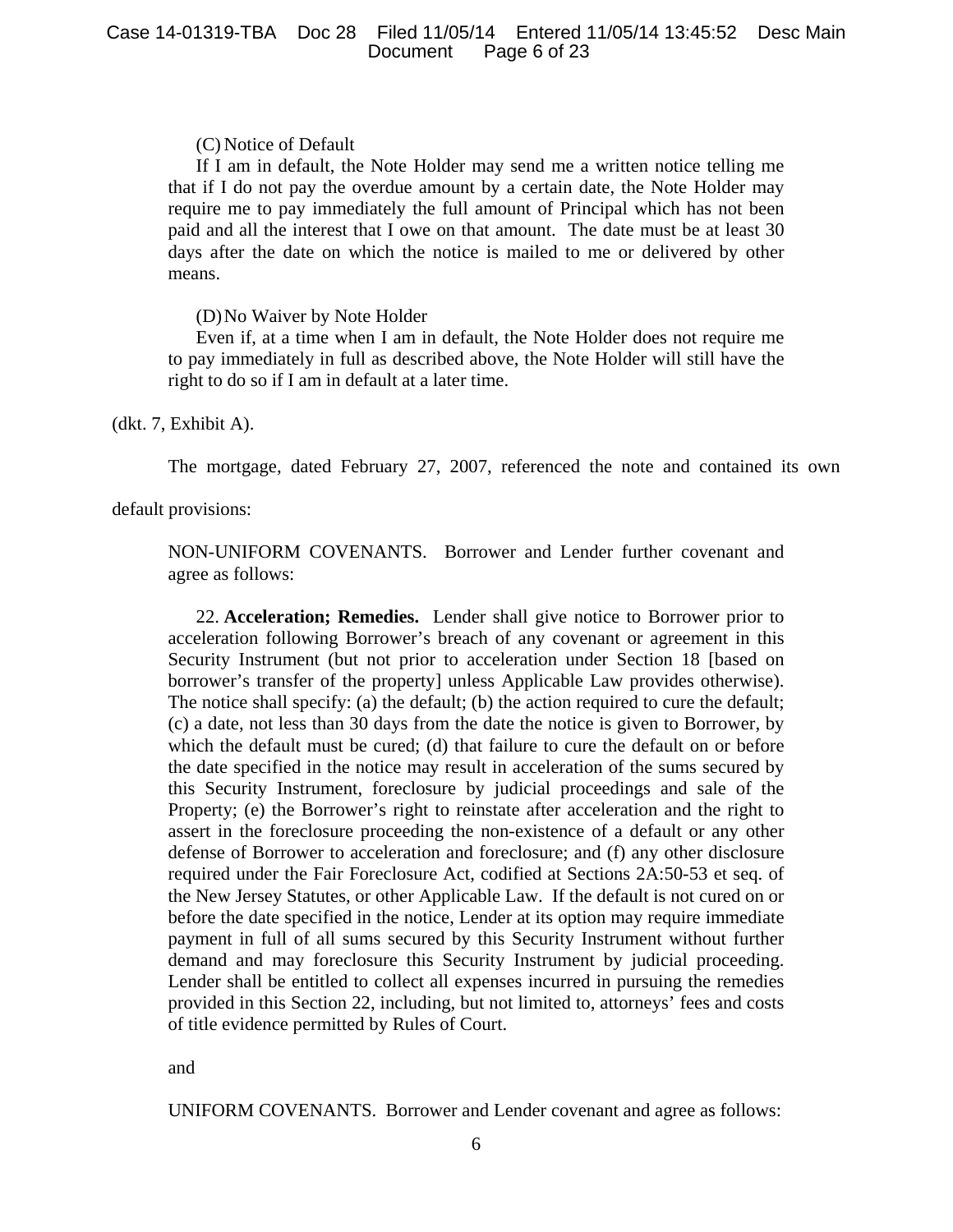#### Case 14-01319-TBA Doc 28 Filed 11/05/14 Entered 11/05/14 13:45:52 Desc Main Page 7 of 23

. . .

**19. Borrower's Right to Reinstate After Acceleration.** If Borrower meets certain conditions, Borrower shall have the right to have enforcement of this Security Instrument discontinued at any time prior to the earliest of: (a) five days before sale of the Property pursuant to any power of sale contained in this Security Instrument; (b) such other period as Applicable law might specify for the termination of Borrower's right to reinstate; or (c) entry of a judgment enforcing this Security Instrument. Those conditions are that Borrower: (a) pays Lender all sums which then would be due under this Security Instrument and the Note as if no acceleration had occurred; (b) cures any default of any other covenants or agreements; (c) pays all expenses incurred in enforcing this Security Instrument, including, but not limited to, reasonable attorneys' fees, property inspection and valuation fees, and other fees incurred for the purpose of protecting lender's interest in the Property and rights under this security Instrument; and (d) takes such action as Lender may reasonably require to assure that Lender's interest in the Property and rights under this Security Instrument, and Borrower's obligation to pay the sums secured by this Security Instrument, shall continue unchanged Lender may require that Borrower pay such reinstatement sums and expenses in one or more of the following forms, as selected by the Lender: (a) cash; (b) money order; (c) certified check, bank check, treasurer's check or cashier's check, provided any such check is drawn upon an institution whose deposits are insured by a federal agency, instrumentality or entity; or (d) Electronic Funds Transfer. Upon reinstatement by Borrower, this Security Instrument and obligations secured hereby shall remain fully effective as if no acceleration had occurred. However, this right to reinstate shall not apply in the case of acceleration under Section 18 [Transfer of the Property or a Beneficial Interest in Borrower]. **. . .**

(dkt. 7, Exhibit B, ¶¶ 22 and 19). Accompanying the mortgage were an Adjustable Rate Rider and a 1-4 Family Rider which included at paragraph H an absolute assignment of rents (dkt. 7 Exhibit B, Mortgage). Both accompanying documents were dated February 27, 2007.

The mortgage was assigned by MERS as Nominee for America's Wholesale Lender to co-Defendant The Bank of New York [as Trustee] for the Benefit of the Certificate-holders, CWABS Inc. Asset-Backed Certificates Series 2007-5 ("BoNY") for \$1.00 by an Assignment of Mortgage effective November 12, 2007 but recorded on September 9, 2008 (dkt. 7, Exhibit L, "the Assignment").

The Assignment recites the original amount of the mortgage as \$520,000 and states in relevant part: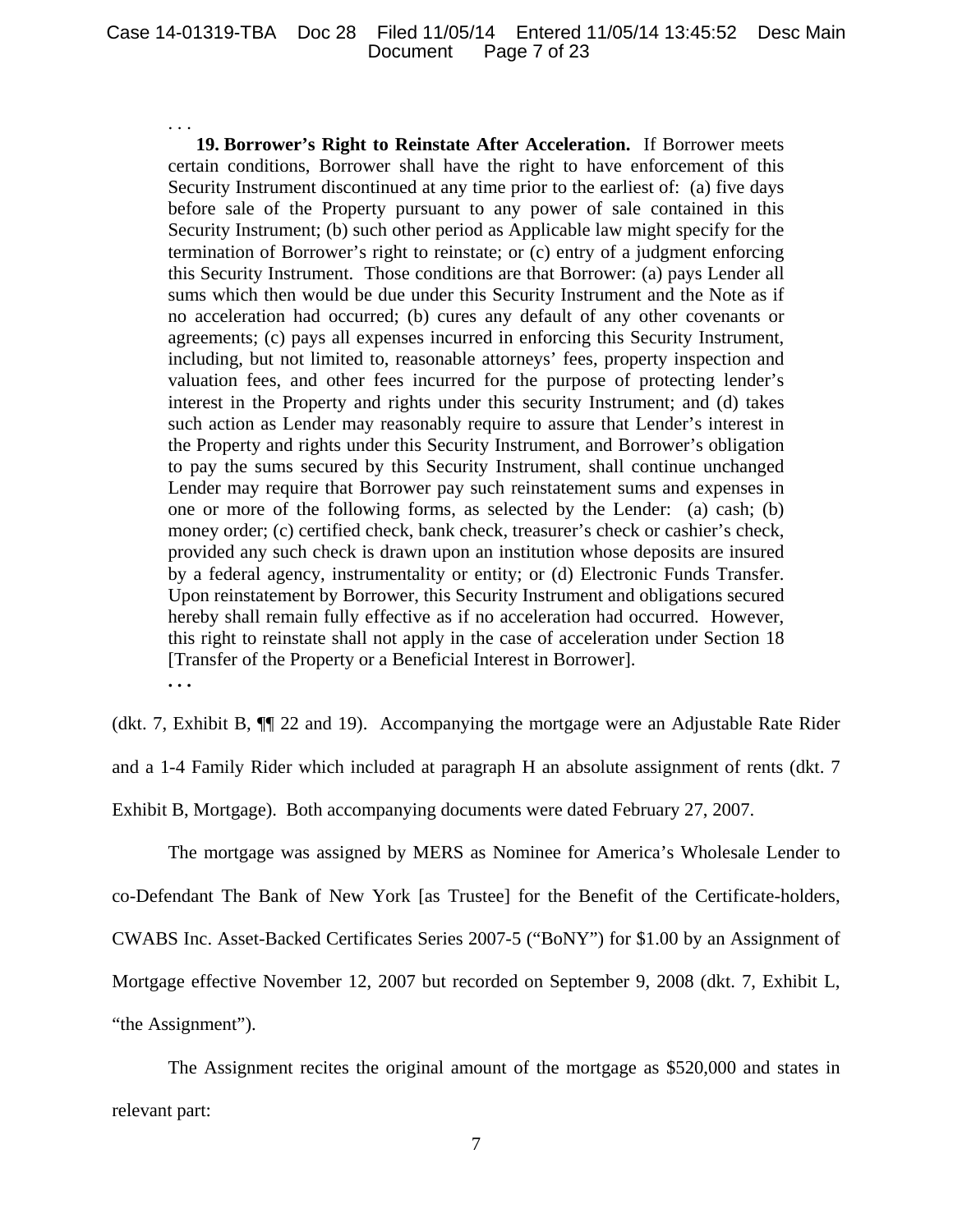## Case 14-01319-TBA Doc 28 Filed 11/05/14 Entered 11/05/14 13:45:52 Desc Main Page 8 of 23

And the Assignor covenants that there is now due and owning upon the Mortgage and the Bond, Note or other obligation secured thereby, the sum of \$519,132.54 Dollars principal with interest thereon to be computed at the rate of 8.950 percent per year from June 1, 2007, along with such other sums as may be collectible, and that there are no set-offs, counterclaims or defenses against the Mortgage or the Bond, Note or other obligation, in law or in equity, nor have there been any modifications or other changes in the original terms thereof, other than as stated in this Assignment.

(dkt. 7, Exhibit L).<sup>[5](#page-7-0)</sup> Debtor relies in part on this language in the Assignment for the proposition

that the Defendants accelerated the maturity date of the note and mortgage to June 1, 2007 (dkt.

19-13, Debtor's response to Defendants' SUMF, ¶ 5; dkt 19-13, Debtor's Counterstatement of

Undisputed Material Facts,  $\P$  5, 13; dkt. 19-1, Debtor's certification in support of cross motion,

¶¶ 6, 9-10, 13; dkt. 19-14, Debtor's brief in support of cross motion, pp. 1, 2, 8, 12, 14, 16-17).

On December 14, 2007, the Defendants filed a foreclosure Complaint in Superior Court

of New Jersey, Chancery Division, Morris County, Dkt. No. F-34837-07 (dkt. 7, Exhibit E) ("the

Complaint"). The Complaint described the loan as "an obligation (note) to secure the sum of

\$520,000.00 payable on March 1, 2037" (dkt. 7, Exhibit E, ¶ 1). The Complaint continues in

relevant part:

8. The Defendants named in Paragraphs 1 and 2 above, or their grantee or grantees, if any has failed to make the installment payment due on June 1, 2007, and all payments becoming due thereafter. Therefore the loan has been in default since July 1, 2007, and said payments have remained unpaid for more than 30 days from the date of the mailing of the Notice of Default to the obligor, and are still unpaid. **Plaintiff herein, by reason of said default, elected that the whole unpaid principal sum due on the aforesaid obligation and mortgage referred** 

<span id="page-7-0"></span><sup>&</sup>lt;sup>5</sup> The Defendants also provided a copy of this recorded Assignment at dkt. 11, Exhibit C. Debtor questions the authenticity and effectiveness of the Assignment generally, because a different version of it, unrecorded and bearing different officer signatures, was attached to the foreclosure complaint, *infra* (dkt. 19, Exhibit 3, "Unrecorded Assignment"). Both the recorded and the Unrecorded Assignment contain the clause accelerating the debt to June 1, 2007.

Matthew R. Stahlhut, officer at Bank of America ("BoA"), asserts that BoA serviced the loan from its inception through transfer of servicing rights on November 16, 2013 to defendant-servicer SLS (dkt. 11-3, Stahlhut cert., ¶5). Defendants provide an Amended Assignment of Mortgage signed on December 31, 2013, recorded on January 8, 2014, purportedly to correct the name of BoNY (dkt. 11, Exhibit D, "Amended Assignment"). The Amended Assignment is different in format from the original Assignment and does not contain the acceleration clause.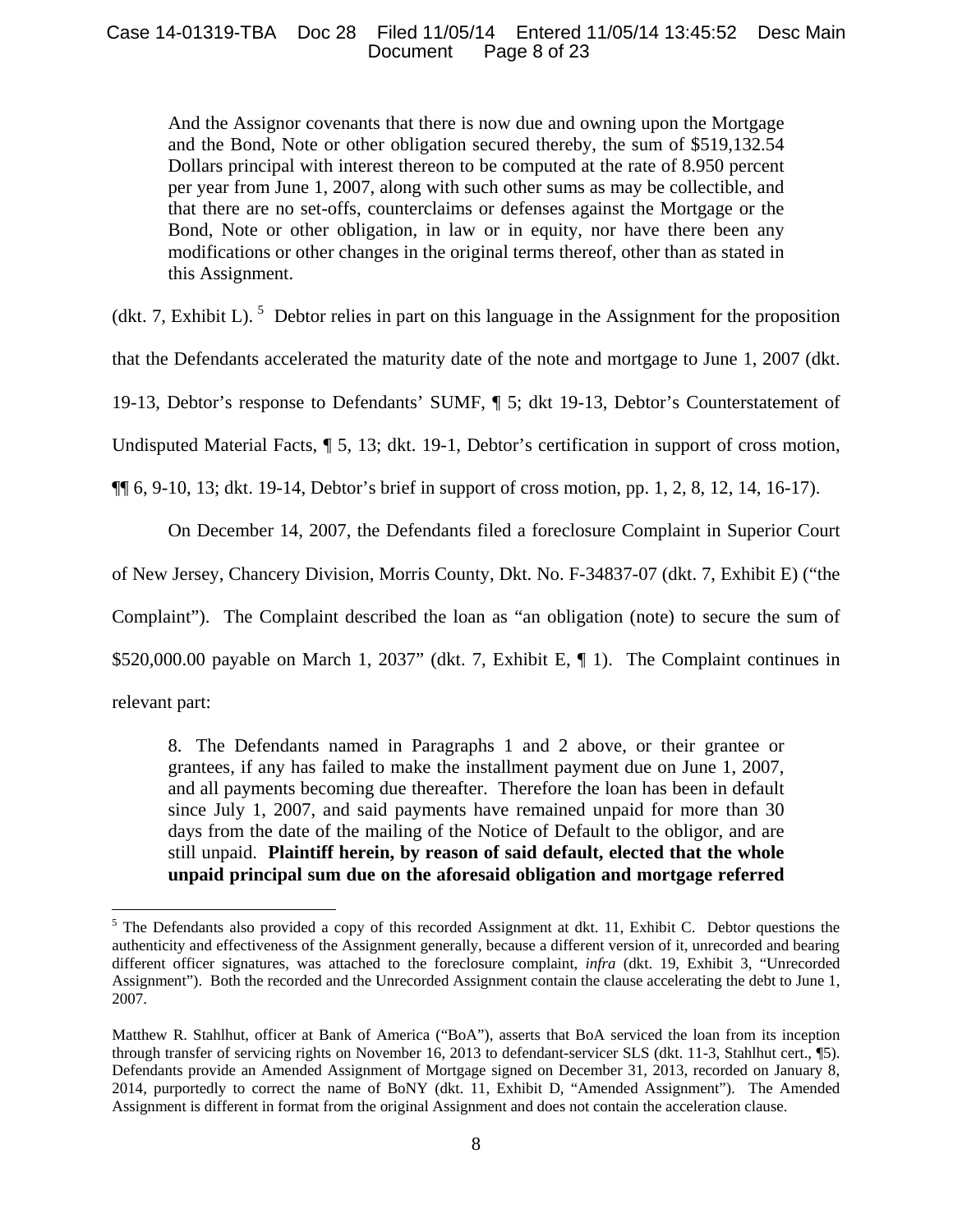#### Case 14-01319-TBA Doc 28 Filed 11/05/14 Entered 11/05/14 13:45:52 Desc Main Page 9 of 23

## **to in Paragraphs 1 and 2 above, with all interest and advances made, shall be now due** (Emphasis added).

. . .

10. Notice of Intention to Foreclose was sent in compliance with the Fair Foreclosure Act more than 31 days prior to filing of the complaint.

(dkt. 7, Exhibit E, ¶¶ 8, 10). Debtor also relies on ¶ 8 in the Complaint for the proposition that the Defendants accelerated the maturity date of the loan to June 1, 2007 (dkt. 7, Debtor's SUMF, ¶ 11; dkt. 7-2, Debtor's certification in support of motion, ¶ 12; dkt. 7-22, Debtor's brief, p. 3). The Debtor filed his Answer on February 8, 2008 and in it neither admitted nor denied the allegations in ¶ 8 but *denied* the allegations in ¶ 10 (dkt. 7, Exhibit F (Answer), ¶¶ 8, 10).

Defendants concur that the payment default occurred on July 1, 2007 (the interest default having occurred on June 1, 2007) but dispute the acceleration date (dkt. 11-2, July 29, 2014 affidavit of Cynthia Wallace for SLS in support of Defendants' crossmotion, ¶ 4b; dkt. 11-3, affidavit of Matthew R. Stahlhut for BoA in support of Defendants' crossmotion, ¶ 7). Defendants "assert that the subject loan . . . was accelerated on December 14, 2007 upon the filing of the 2007 Foreclosure Complaint" (dkt. 11-1, Defendants' response to Debtor's SUMF, ¶ 8, also ¶ 11; dkt. 11-1 Defendants' Counterstatement of Undisputed Material Facts, ¶ 5). As explained below, whether the default and acceleration date is reckoned as June 1, 2007, July 1, 2007 or December 14, 2007, does not affect the outcome of this case.

By Return Notice dated October 28, 2010, the Office of Foreclosure returned the foreclosure judgment package to BoNY with extensive deficiencies noted, including at ¶ 23, "One attorney certified copy of each of the following must be submitted: bond or note, recorded mortgage, assignments(s), if any" (dkt. 7, Exhibit H, "Return Notice" dated October 28, 2010). BoNY filed a Notice of Lis Pendens dated February 5, 2013, recorded on February 7, 2013 (dkt. 7, Exhibit M, "Notice of Lis Pendens").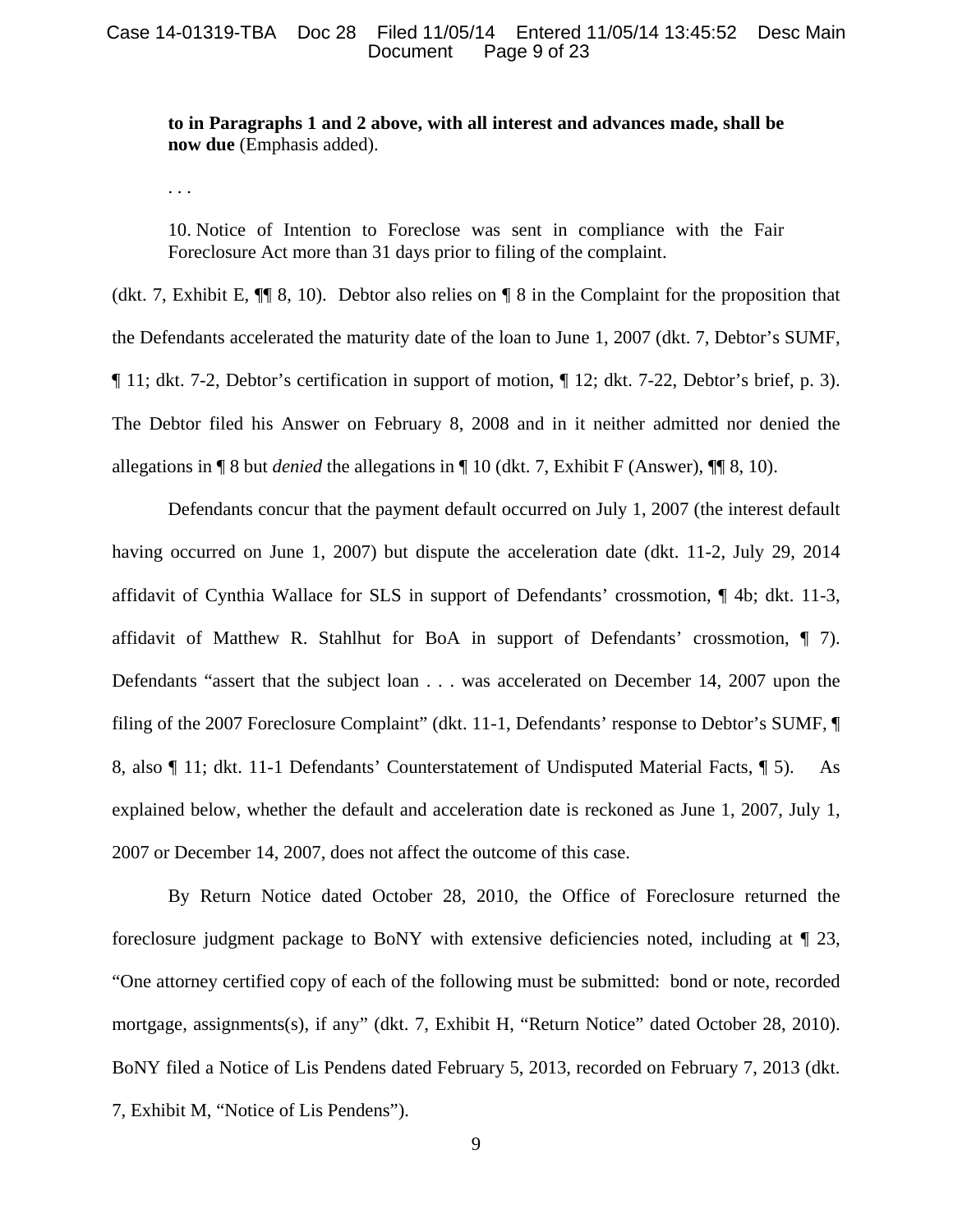#### Case 14-01319-TBA Doc 28 Filed 11/05/14 Entered 11/05/14 13:45:52 Desc Main Page 10 of 23

On May 31, 2013, the Superior Court Clerk's Office issued a notice of intent to dismiss the foreclosure case without prejudice for lack of prosecution within 30 days unless the plaintiff produced one of the following documents: amended complaint; request for default or motion to enter default out of time; motion to: strike answer, enter judgment or for summary judgment; proof of bankruptcy filing or other condition that stays the case; affidavit or certification asserting that failure to file or take the next required action is due to exceptional circumstances" (dkt. 7, Exhibit I, "Foreclosure Dismissal Notice"). Counsel for BoNY responded on June 21, 2013 that he intended to file an Order to Show Cause to obtain more time (dkt. 7, Exhibit J, Certification of John Caporale, Esq.). On July 5, 2013, the Superior Court Clerk's Office issued a Foreclosure Dismissal Order, dismissing the Defendants' complaint for lack of prosecution without prejudice and with the provision, "Reinstatement of the matter after dismissal may be requested by a motion for good cause" (dkt. 7, Exhibit K) ("Foreclosure Dismissal Order"). BoNY caused a Discharge of Lis Pendens to be recorded on August 21, 2013 (dkt. 7, Exhibit N, "Discharge of Lis Pendens").

Thus, to date, the Defendants have not obtained a Final Judgment of Foreclosure. Moreover, Defendants admit the dismissal of the foreclosure Complaint without prejudice (dkt. 11-1, response to Debtor's SUMF,  $\P\P$  17, 19).<sup>[6](#page-9-0)</sup> Debtor certifies that Defendants' failure to produce the original note, mortgage or assignment was the primary basis for the dismissal (dkt. 7-2, Debtor, ¶¶ 14, 17, 20) and contends that BoNY never produced the original note during the foreclosure proceedings (dkt. 7-22, Debtor's brief, p. 4), citing N.J. R. 4:64-2(a) (which requires production of original documents in support of foreclosure judgment). Following inspection of

<span id="page-9-0"></span><sup>&</sup>lt;sup>6</sup> In response to Debtor's SUMF, ¶ 16, that the Defendants "never obtained a judgment against the Homeowner in the 2007 Foreclosure Complaint," Defendants assert without documentary evidence or certified response that they obtained "summary judgment," but that judgment (not provided) appears simply to have stricken the Debtor's answer (dkt. 11-1, Defendant's response to Debtor's SUMF, ¶ 16).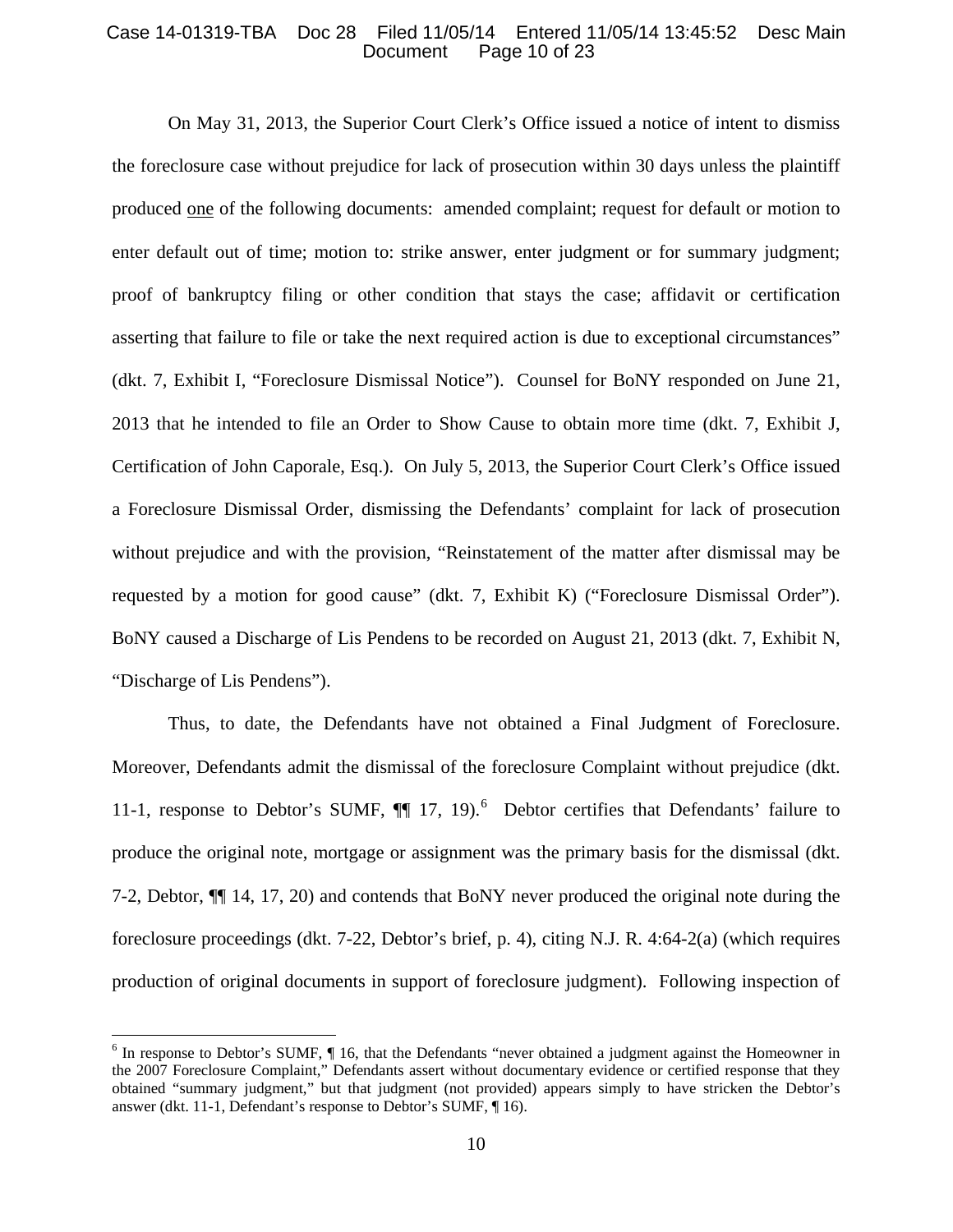#### Case 14-01319-TBA Doc 28 Filed 11/05/14 Entered 11/05/14 13:45:52 Desc Main Page 11 of 23

Defendants' files on October 7, 2014, the Debtor appears to concede that Defendants have the original note<sup>[7](#page-10-0)</sup>, but challenged the absence of an Allonge which Defendants assert does not exist (dkt. 25, Debtor's October 9, 2014 letter to the Court; dkt. 26, Defendants' October 10, 2014 responsive letter to the Court). The basis for the dismissal of the foreclosure proceeding and whether Defendants possess an Allonge have little or no bearing on the Court's decision in this matter.

#### **IV. DISCUSSION.**

#### **The Parties' Positions**

The Debtor initially argued that BoNY's claim for action on the note accrued on June 1, 2007, when BoNY declared the default and accelerated the loan. The Debtor asserted that N.J.S.A. § 12A:3-118(a) serves as the statute of limitations for bringing an action on the note as a negotiable instrument (dkt. 7-22, Debtor's brief, pp. 12-13).<sup>[8](#page-10-1)</sup> Inasmuch as the statute of limitations under N.J.S.A. § 12A:3-118(a) runs six years after the due date or the accelerated due date, the Debtor posited that BoNY was time-barred from enforcing the note and that the Debtor should be granted summary judgment as a matter of law, declaring the note unenforceable.

In their cross motion, the Defendants *conceded* that the 6-year statute of limitations for enforcement of the note had run but argued that enforcement of the mortgage is subject to a 20 year statute of limitations recognized as a common law matter in *Security Nat'l Partners Ltd. P'ship v. Mahler*, 336 N.J. Super. 101, 107, *cert den.*, 169 N.J. 607 (2001) ("*Mahler*") and later

<span id="page-10-0"></span><sup>-&</sup>lt;br>7 <sup>7</sup>Cynthia Wallace, an officer of SLS, certifies that CWABS, Inc., Asset-Backed Certificates, Series 2007-5 ("the Trust") "maintain[s] . . . through its custodian" the note, mortgage, assignment, and corrective assignment signed December 31, 2013 and recorded on January 8, 2014 (dkt. 11-2, Wallace cert.  $\P$ ] 1, 3 and dkt. 11, Exhibits A, B, C, D).

<span id="page-10-1"></span><sup>8</sup> N.J.S.A. § 12A:3-118(a) provides: "Except as provided in subsection e. of this section, an action to enforce the obligation of a party to pay a note payable at a definite time must be commenced within six years after the due date or dates stated in the note *or, if a due date is accelerated*, within six years after the accelerated due date." N.J.S.A. § 12A:3-118(a) (emphasis added). Uniform Commercial Code cmt. 2 to this section iterates, "If the note is payable at a definite time, a six-year limitations period starts at the due date of the note, subject to prior acceleration."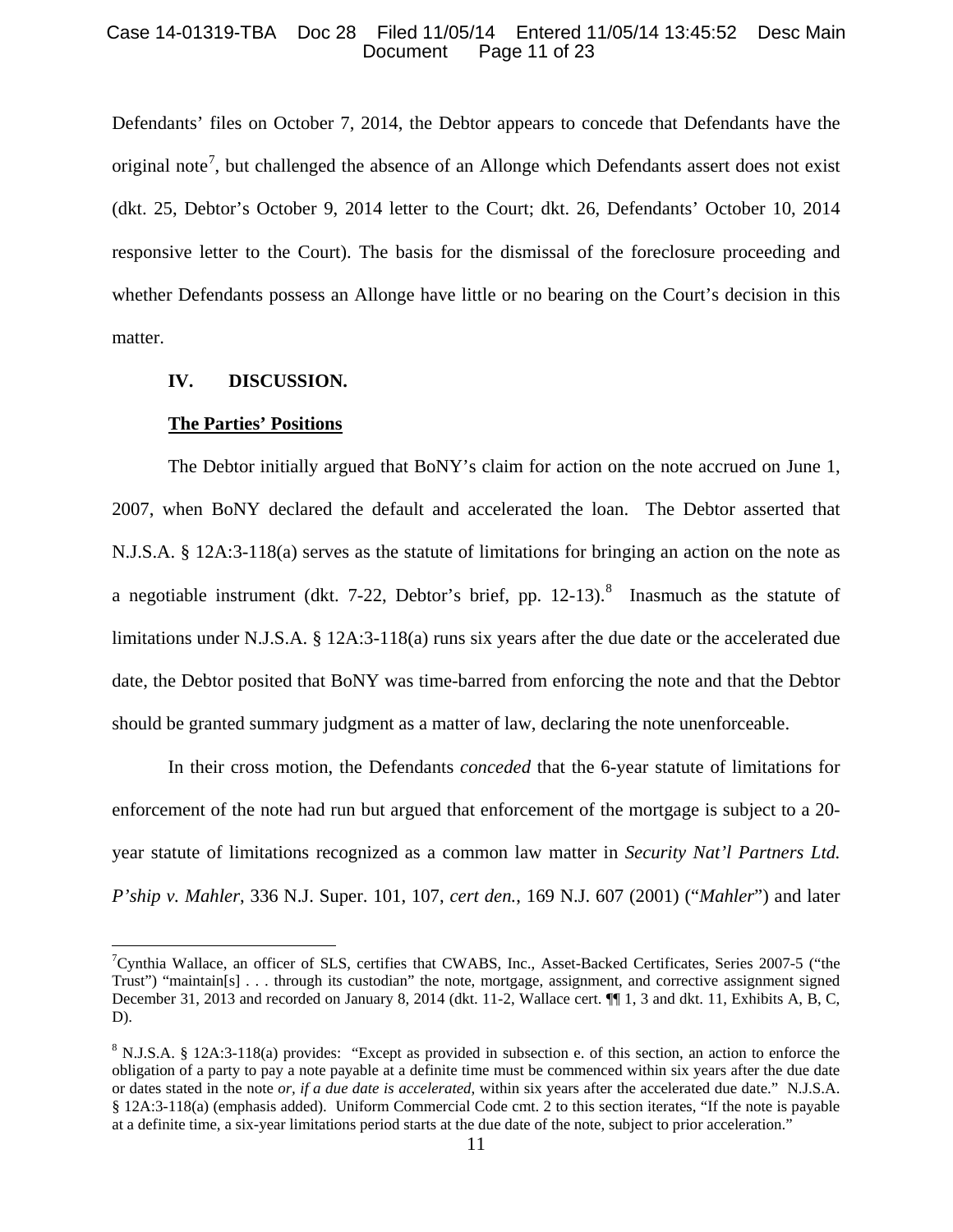#### Case 14-01319-TBA Doc 28 Filed 11/05/14 Entered 11/05/14 13:45:52 Desc Main Page 12 of 23

codified at N.J.S.A. § 2A:50-56.1(c) ("Statute of limitations relative to foreclosure proceedings") (dkt. 11-14, Defendants' brief, p. 4). Defendants submit that that they are entitled to foreclose on the property and to apply the sale proceeds to their debt but admit that they are unlikely to be able to enforce any deficiency against the Debtor.<sup>[9](#page-11-0)</sup> In re Pecora, 297 B.R. 1, 3 (Bankr. W.D.N.Y. 2003) (distinguishing debtor liability for the mortgage debt from the persistence of the mortgagee's lien, citing *Dewsnup v. Timm*, 502 U.S. 410, 417-18 (1992) and *Johnson v. Home State Bank*, 501 U.S., 78, 84-85 (1991)). The Defendants contend that the Trust is entitled to summary judgment because there is no genuine issue of material fact and they can enforce the mortgage as a matter of law.

In his cross motion, Debtor argues that Defendants' declaration of default and acceleration (which both parties acknowledge with respect to the note, *supra*) advanced the *maturity date of the mortgage* to June 1, 2007 so that under N.J.S.A. § 2A:50-56.1(a), which requires the mortgagee to file a foreclosure action within 6 years of the *maturity date* of the mortgage, Defendants cannot pursue foreclosure of the Property (dkt. 19-14, pp. 12-18; dkt. 7, Exhibits L and E). Whether the accelerated *maturity* of the mortgage is found to be July 1, 2007, or December 14, 2007 (as urged by Defendants), the Defendants are still out of time under Debtor's interpretation of N.J.S.A. § 2A:50-56.1(a) to file a foreclosure complaint.

In their response, the Defendants press *Mahler* and make the bare assertion that the lender-accelerated date does not satisfy the requirement in N.J.S.A. § 2A:50-56.1(a) of a "*maturity* date set forth in the mortgage or the note, bond, or other obligation secured by the mortgage, whether the date is itself set forth or may be calculated from information contained in the mortgage or note, bond, or other obligation." N.J.S.A. § 2A:50-56.1(a) (emphasis added);

<span id="page-11-0"></span> <sup>9</sup> Defendants state that the 6-year statute of limitations would obviate any deficiency claim, but Debtor's eventual discharge in Chapter 13 or Chapter 7 would also relieve him of personal liability for the debt. N.J.S.A. § 2A:50-52 ("No deficiency judgment") also prohibits deficiency judgments on foreclosures under this statute.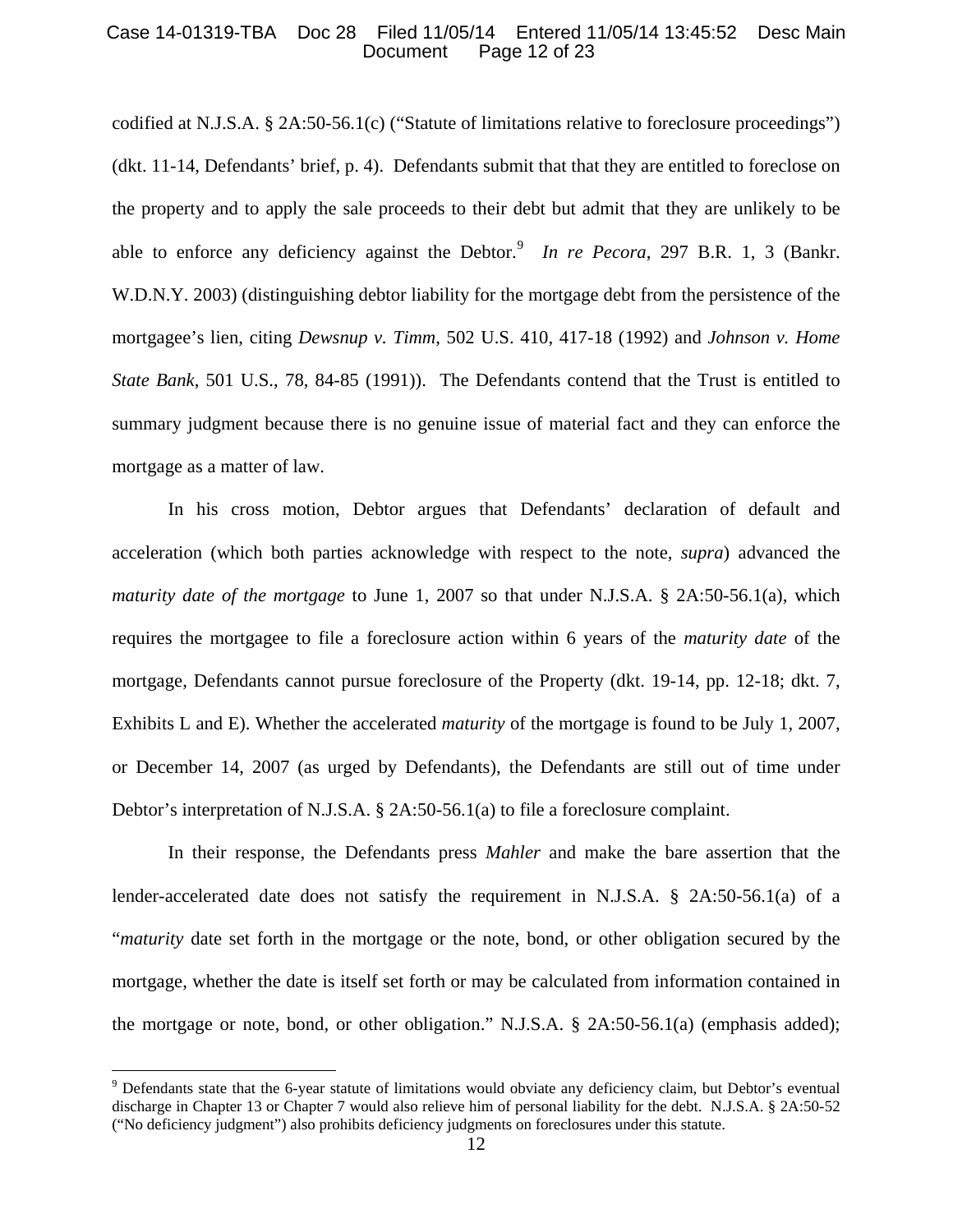#### Case 14-01319-TBA Doc 28 Filed 11/05/14 Entered 11/05/14 13:45:52 Desc Main Page 13 of 23

(dkt. 22, Defendants' reply brief, pp. 6-7). The question for the Court is whether acceleration of the note and mortgage advanced the *maturity date* so that N.J.S.A. § 2A:50-56.1(a) cuts off the Defendants' cause of action, and whether this statute, effective August 6, 2009, applies to the instant case.

## **The Fair Foreclosure Act and N.J.S.A. § 2A:50-56.1**

N.J.S.A. § 2A:50-53 through -68, "Foreclosure of Residential Mortgages" ("Fair Foreclosure Act," or "FFA"), was approved on September 5, 1995, effective on December 4, 1995 and applicable "'to foreclosure actions commenced on or after that date.'" N.J.S.A. § 2A:50-53, citing L. 1995, c. 244, § 19 (a note to the Act). The Legislature made part of the body of the statute the finding and declaration that it is "public policy of this State that homeowners should be given every opportunity to pay their home mortgages" and that mortgagees benefit when defaulted loans return to performing status. N.J.S.A. § 2A:50-54. The FFA defines "residential mortgage" as one secured by a property with not more than 4 dwelling units, "one of which shall be, or is planned to be, occupied by the Debtor or a member of the Debtor's immediate family as the Debtor's or member's residence at the time the loan is originated" and therefore applies to the 3-dwelling-unit residence occupied by the Debtor when the loan originated. N.J.S.A.  $\S$  2A:50-55 ("Definitions"); (dkt 7-2, Debtor,  $\P$  7).

The FFA codifies the mortgagee's obligation to give borrowers precise notice of the mortgagee's intention to foreclose and the borrowers' opportunities to cure defaults. *U.S. Bank Nat'l Ass'n. v. Guillaume*, 209 N.J. 449, 469-70 (2012). The statute acknowledges acceleration of the maturity date as a consequence of default and de-acceleration as a consequence of curing default: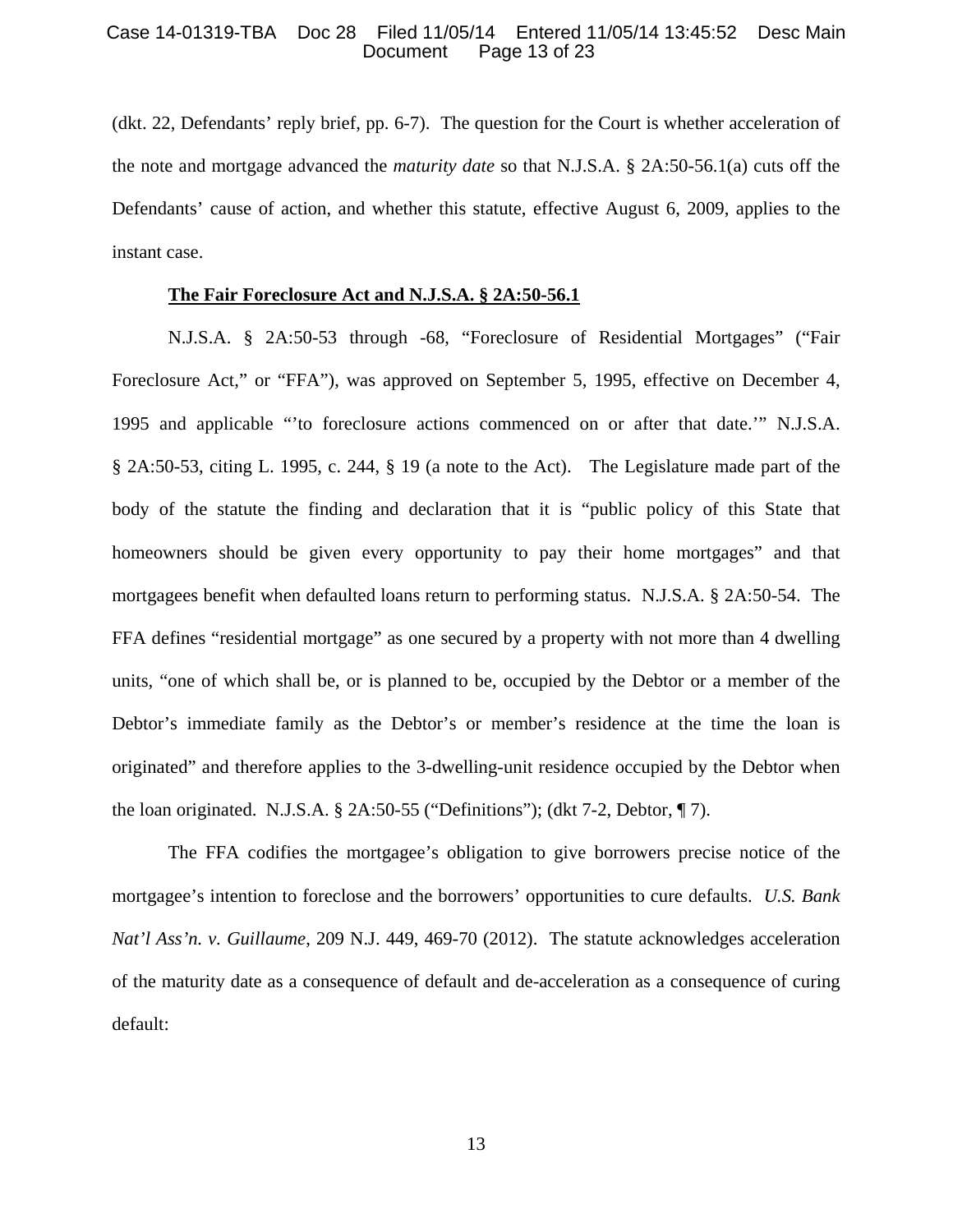2A:50-56. Written notice of intent to foreclose; contents

a. Upon failure to perform any obligation of a residential mortgage by the residential mortgage debtor and *before any residential mortgage lender may accelerate the maturity of any residential mortgage obligation and commence any foreclosure or other legal action to take possession of the residential property* which is the subject of the mortgage, the residential mortgage lender shall give the residential mortgage debtor notice of such intention at least 30 days in advance of such action as provided in this section.

N.J.S.A. § 2A:50-56(a) (West 2000 and Supp. 2014) (emphasis added). N.J.S.A.

§ 2A:50-57 provides:

2A:50-57. Right to cure default; procedure

- a. Notwithstanding the provisions of any other law to the contrary . . . the debtor . . . shall have the right at any time, up to the entry of final judgment or the entry by the office or the court of an order of redemption pursuant to [N.J.S.A. § 2A:50-56], *to cure the default, de-accelerate and reinstate the residential mortgage by tendering the amount or performance specified in subsection b. of this section.* . . .
- d. Cure of a default reinstates the debtor to the same position as if the default had not occurred. *It nullifies, as of the date of cure, any acceleration of any obligation under the mortgage, note or bond arising from the default.*

N.J.S.A. § 2A:50-57 (West 2000 and Supp. 2014) (emphases added). "Acceleration" and "maturity" are not otherwise defined in the statute. Certain courts view as axiomatic the proposition that acceleration advances the maturity date of the debt. *Bank v. Kim*, 361 N.J. Super. 331, 344 (App Div. 2003) ("In pursuit of this objective [of encouraging homeowners to cure mortgage defaults], N.J.S.A. 2A:50-56 sets forth in considerable detail the steps required of a lender seeking to *accelerate maturity* and foreclose a residential mortgage upon the debtor's failure to perform an obligation under the mortgage"); *In re LHD Realty Corp.*, 726 F.2d 327, 330 ( $7<sup>th</sup>$  Cir. 1984) (determining that a mortgagee loses its right to a prepayment premium when it decides to accelerate a debt "because acceleration, by definition, advances the maturity date of the debt so that payment thereafter is not prepayment but instead is payment made after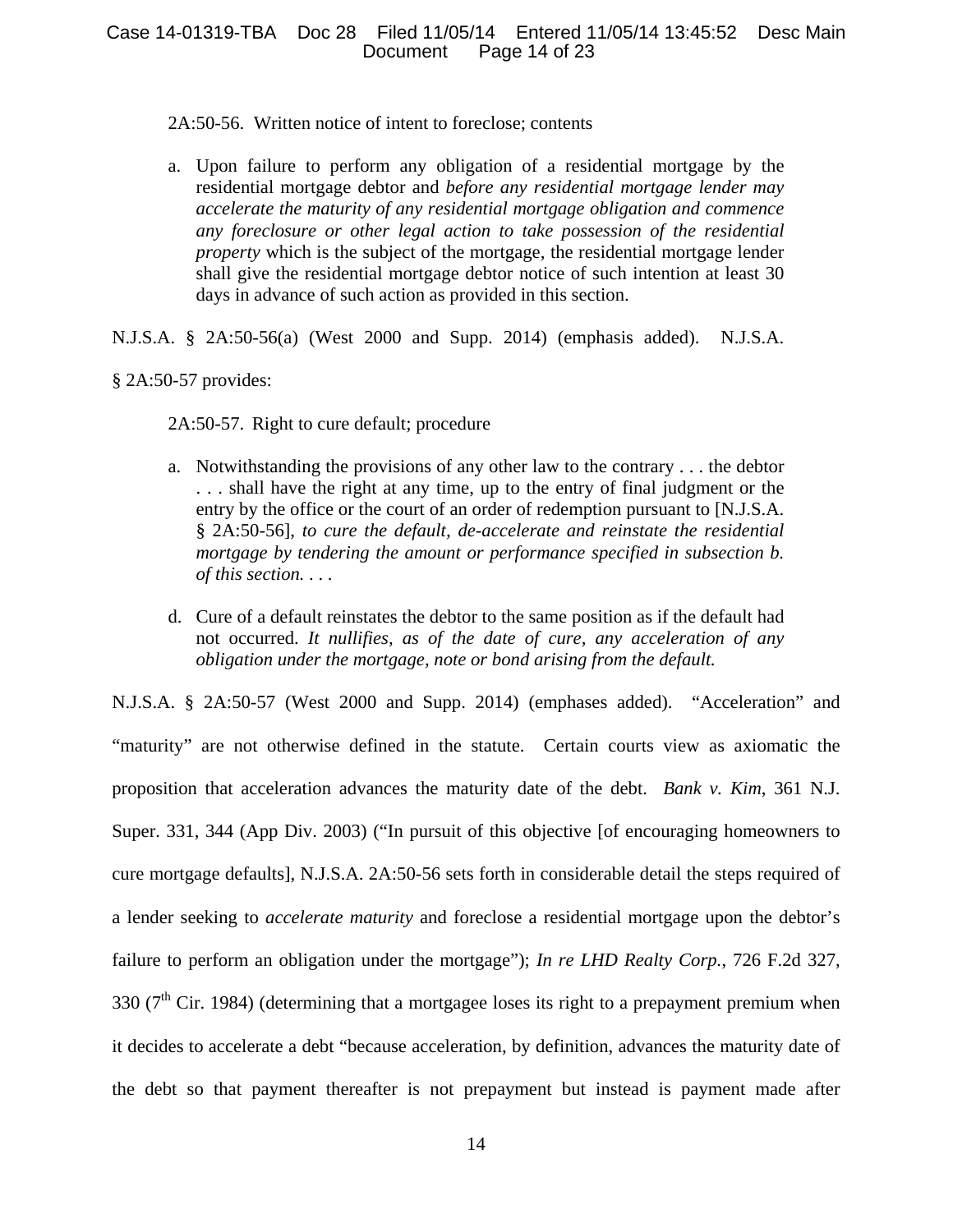#### Case 14-01319-TBA Doc 28 Filed 11/05/14 Entered 11/05/14 13:45:52 Desc Main Page 15 of 23

maturity"); *cited in Westmark Comm. Mtge. Fund IV*, 362 N.J. Super. 336, 345, 346-47 (App. Div. 2003) (which ultimately decided that prepayment premium was due and payable notwithstanding acceleration because the parties had bargained for it).

Shortly after the Fair Foreclosure Act was enacted, the Appellate Division of the Superior Court of New Jersey in *Security Nat'l Partners Ltd. P'shp v. Mahler*, 336 N.J. Super. 101, 105 (App. Div. 2000), *cert. den.*, 169 N.J. 607 (2001) addressed the absence of a statute of limitations for foreclosure actions in New Jersey ("this State has never had a statute of limitations expressly referring to mortgage foreclosures"). In *Mahler*, the parties entered the note and mortgage on June 22, 1988 with final payment due June 22, 2003; the debtors defaulted on March 22, 1989; and the lender filed a foreclosure complaint on August 8, 1990. *Id.* at 103. After the complaint was filed, the debt was transferred multiple times, and the second-to-last assignee unilaterally dismissed the complaint. On June 26, 1996, the last assignee, the plaintiff-appellant, refiled the complaint which the chancery court dismissed as untimely. *Id.* at 103. The Appellate Division in *Mahler* reiterated the distinction between action on the note and action on the mortgage and declared that the lender's time to sue on the note, governed by the 6-year statute of limitations in N.J.S.A. § 12A:3-118(a), had run. *Mahler*, 336 N.J. Super. at 105. The court rejected the borrowers' argument that the same 6-year statute governed suits on the mortgage. *Id.* at 105.

The Appellate Division in *Mahler* observed that New Jersey common law had developed a 20-year limitation period for a suit on a mortgage

by borrowing and applying the twenty-year limitation period in certain adverse possession statutes. The concept was that a mortgagor in possession or control of the mortgaged property, who failed to make required payments under the mortgage, was in "adverse possession" of the property since—by his conduct—he was denying the mortgagee's claim of ownership and right to possession.

*Mahler*, 336 N.J. Super. at 106.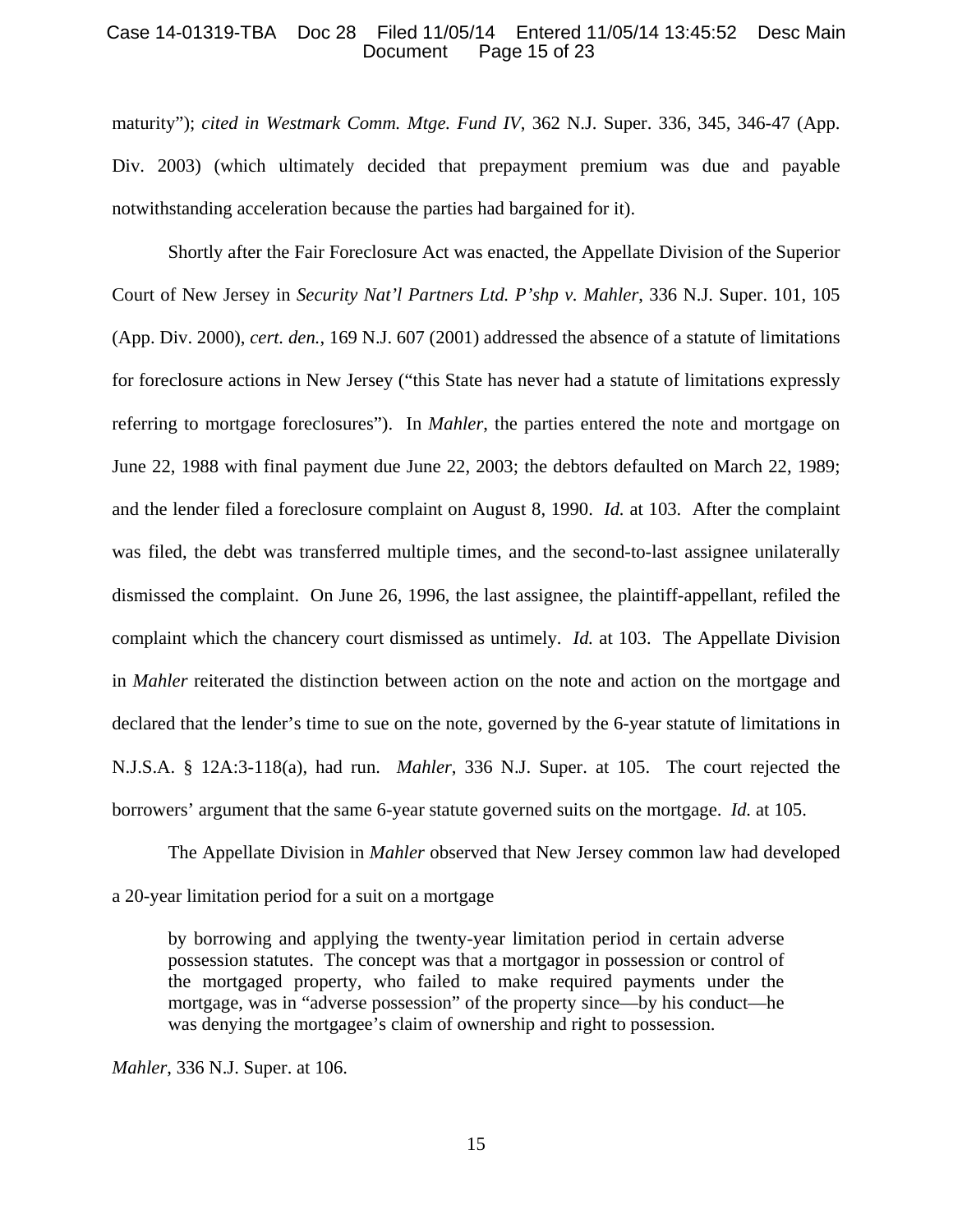## Case 14-01319-TBA Doc 28 Filed 11/05/14 Entered 11/05/14 13:45:52 Desc Main Page 16 of 23

The Appellate Division in *Mahler* reiterated that, apart from non-payment throughout the limitations period, the debtor is not required to take any other action to establish adverse possession. *Mahler*, 336 N.J. Super. at 107. The court in *Mahler* concluded that a foreclosure action is time-barred if not commenced within 20 years after the debtor's default; declared that the time had not run in its case; and echoed the request in a well-known treatise that New Jersey adopt a statute of limitations for mortgage foreclosure actions. *Mahler*, 336 N.J. Super. at 106- 107, 108; 30 *New Jersey Practice, Law of Mortgages* § 298, at 196 (Roger A. Cunningham & Saul Tischler) (1975).

In response to *Mahler*, the New Jersey Legislature promulgated as part of the Fair Foreclosure Act N.J.S.A. § 2A:50-56.1 ("Statute of limitations relative to foreclosure proceedings"), effective August 6, 2009:

2A:50-56.1 Statute of limitations relative to foreclosure proceedings.

An action to foreclose a residential mortgage shall not be commenced following the earliest of:

a. *Six years from* the date fixed for the making of the last payment or *the maturity date set forth in the mortgage or the note, bond, or other obligation secured by the mortgage, whether the date is itself set forth or may be calculated from information contained in the mortgage or note, bond, or other obligation*, except that if the date fixed for the making of the last payment or the maturity date has been extended by a written instrument, the action to foreclose shall not be commenced after six years from the extended date under the terms of the written instrument;

b. Thirty-six years from the date of recording of the mortgage, or, if the mortgage is not recorded, 36 years from the date of execution, so long as the mortgage itself does not provide for a period of repayment in excess of 30 years; or

c. Twenty years from the date on which the debtor defaulted, which default has not been cured, as to any of the obligations or covenants contained in the mortgage or in the note, bond, or other obligation secured by the mortgage, except that if the date to perform any of the obligations or covenants has been extended by a written instrument or payment on account has been made, the action to foreclose shall not be commenced after 20 years from the date on which the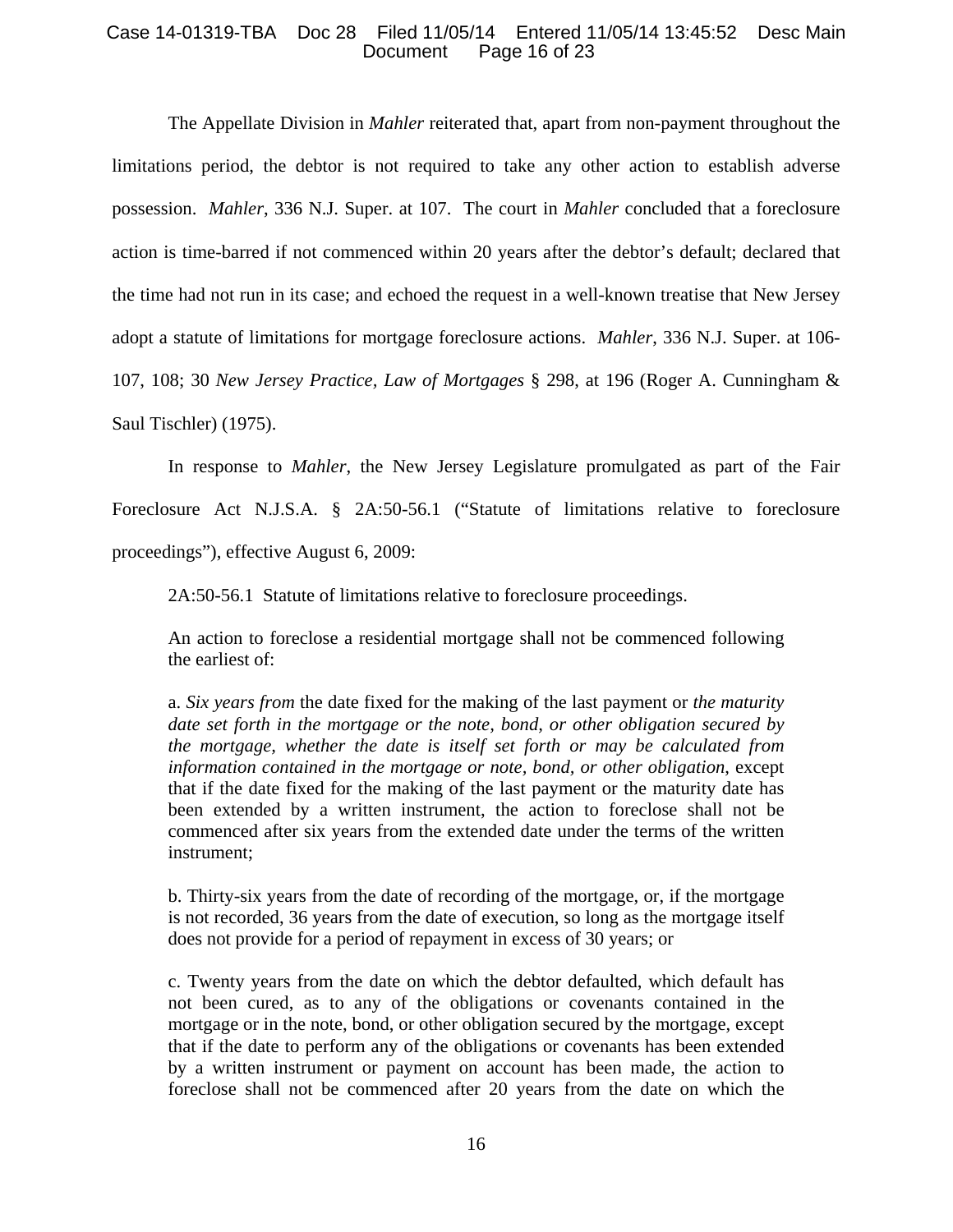## Case 14-01319-TBA Doc 28 Filed 11/05/14 Entered 11/05/14 13:45:52 Desc Main Page 17 of 23

default or payment on account thereof occurred under the terms of the written instrument.

N.J.S.A. § 2A:50-56.1 (West 2000 and Supp. 2013) (emphasis added).

As explained in the Assembly Financial Institutions and Insurance Committee Statement,

Senate, No. 250-L. 2009, c. 105 ("the Committee Statement") accompanying the bill which

became N.J.S.A. § 2A:50-56.1, the statute "in part, codifies the holding in *Security National* 

*Partners Limited Partnership v. Mahler*, 336 N.J. Super. 101 (App. Div. 2000)." The Committee

Statement in an October 6, 2008 report says:

The Assembly Financial Institutions and Insurance Committee reports favorably Senate Bill 250 (1R).

This bill supplements the "Fair Foreclosure Act," P.L.1995, c.244 (C.2A:50-53 et seq.) by applying a statute of limitations to residential mortgage foreclosure actions. *The bill is intended to address some of the problems caused by the presence on the record of residential mortgages which have been paid or which are otherwise unenforceable. These mortgages constitute clouds on title which may render real property titles unmarketable and delay real estate transactions*.

The bill provides that a foreclosure action must be commenced by the earliest of: (1) six years from the date of maturity on the mortgage or other obligation secured by the mortgage, *matching the six-year statute of limitations on actions based on contract law*; (2) 36 years from the date of recording or execution of the mortgage, provided the mortgage itself does not provide for a period of repayment in excess of 30 years, again relying upon the six-year statute of limitations for contract law; or (3) 20 years from the date of default by the debtor on the mortgage or other obligation secured by the mortgage, matching the 20-year statute of limitations on adverse possession actions. *Thus, the bill allows a determination that certain mortgages are not clouds on title because a party can no longer bring an action to foreclose them beyond the bill's expressly stated statute of limitations, as borrowed from actions in contract law or adverse possession, as applicable.* 

The bill, in part, codifies the holding in Security National Partners Limited Partnership v. Mahler, 336 N.J. Super. 101 (App. Div. 2000) which applied a 20 year statute of limitations to a residential mortgage foreclosure action based on a default due to nonpayment. In its decision, the court noted that since there is currently no statute of limitations expressly applicable to mortgage foreclosures in these situations, courts have resorted to drawing analogies to adverse possession statutes which bar rights of entry onto land after 20 years. This bill would resolve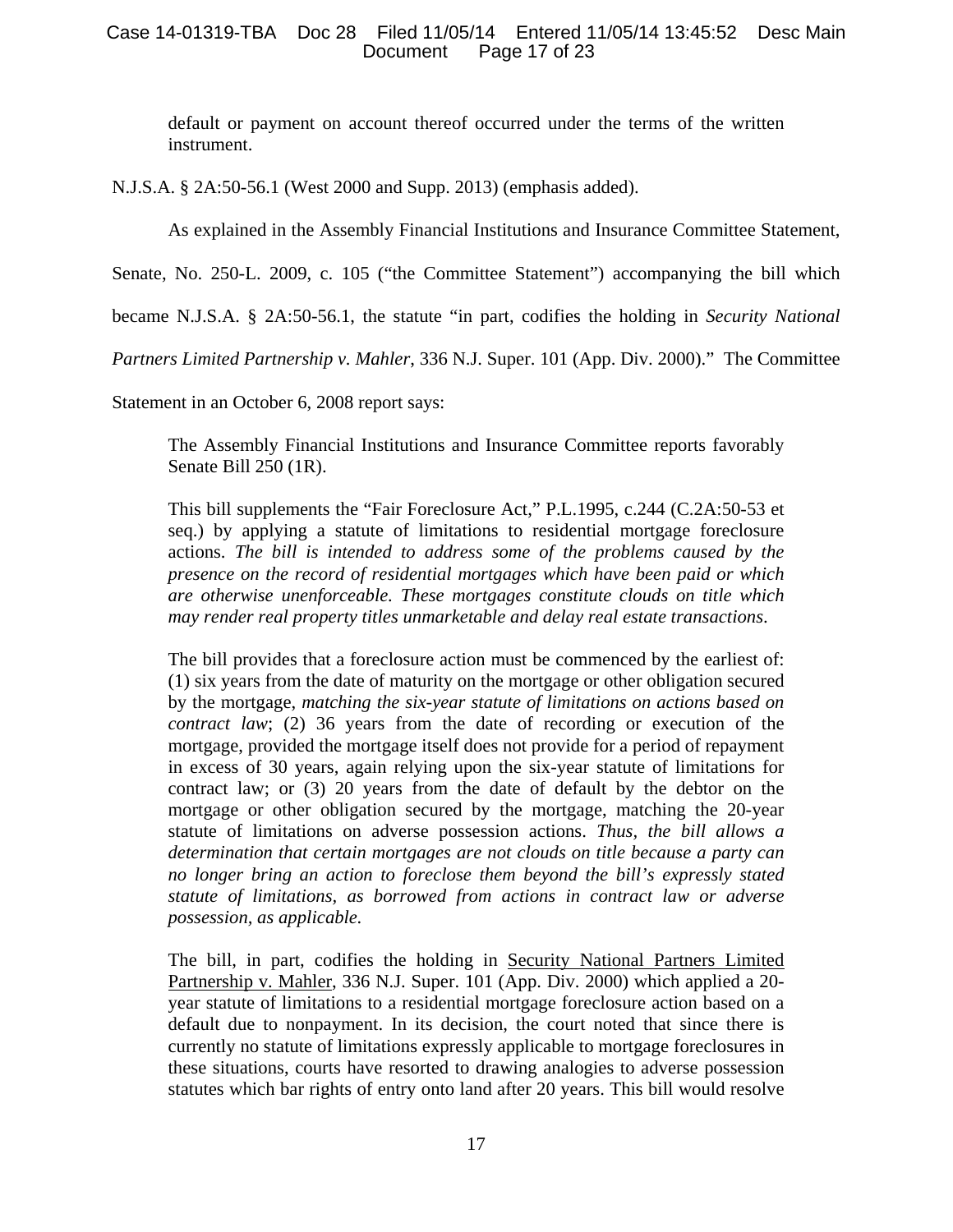## Case 14-01319-TBA Doc 28 Filed 11/05/14 Entered 11/05/14 13:45:52 Desc Main Page 18 of 23

the uncertainties surrounding this area of law by providing a specific statute of limitations of 20 years from the date of the default by the debtor.

(cited at N.J.S.A. § 2A:50-56.1 (West 2000 and Supp. 2013)) (emphases added).

While federal courts allow recourse to legislative history to interpret a statute only if the text is "ambiguous or otherwise unclear," the New Jersey Supreme Court has encouraged the use of "extrinsic aids" to interpretation. *Compare U.S. v. Cheeseman*, 600 F.3d 270, 285-86 (3d Cir.), *cert den.*, \_\_\_ U.S. \_\_\_, 131 S. Ct. 636 (2010) (concurring) *with Nat'l Waste Recycling, Inc. v. Middlesex Cty. Improvement Auth.*, 150 N.J. 209, 224 (1997); *but see U.S. Bank. Nat'l Ass'n. v. Guillaume*, 209 N.J. at 471-72 (the court must construe a statute from its plain language; stop the "'interpretive process'" if there is no ambiguity, and "'not resort to extrinsic interpretive aids when the statute is clear and unambiguous'") (internal citations omitted). The legislative history accompanying N.J.S.A. § 2A:50-56.1(a) provides a limited measure of guidance as to whether the maturity referenced in the statute includes an accelerated maturity date. The Committee Statement notes that the six-year limitations period "match[es] the six-year statute of limitations on actions based on contract law." If the foreclosure statute is meant to parallel N.J.S.A. § 2A:14-1, that statute is neutral on acceleration and maturity:

Every action at law . . . for recovery upon a contractual claim or liability, express or implied, not under seal, or upon an account other than one which concerns the trade or merchandise between merchant and merchant, their factors, agents and servants, shall be commenced within 6 years next after the cause of any such action shall have accrued [except for action on breach of sale governed by N.J.S.A. § 12A:2-275].

N.J.S.A. § 2A:14-1 ("Limitation of Actions/Adverse Possession/Various Actions/Six Years"). If the foreclosure statute is meant to parallel N.J.S.A. § 12A:3-118 ("Negotiable Instruments/ General Provisions and Definitions/Statute of Limitations"), there is a stronger argument that an accelerated maturity date applies and starts the running of the statute of limitations: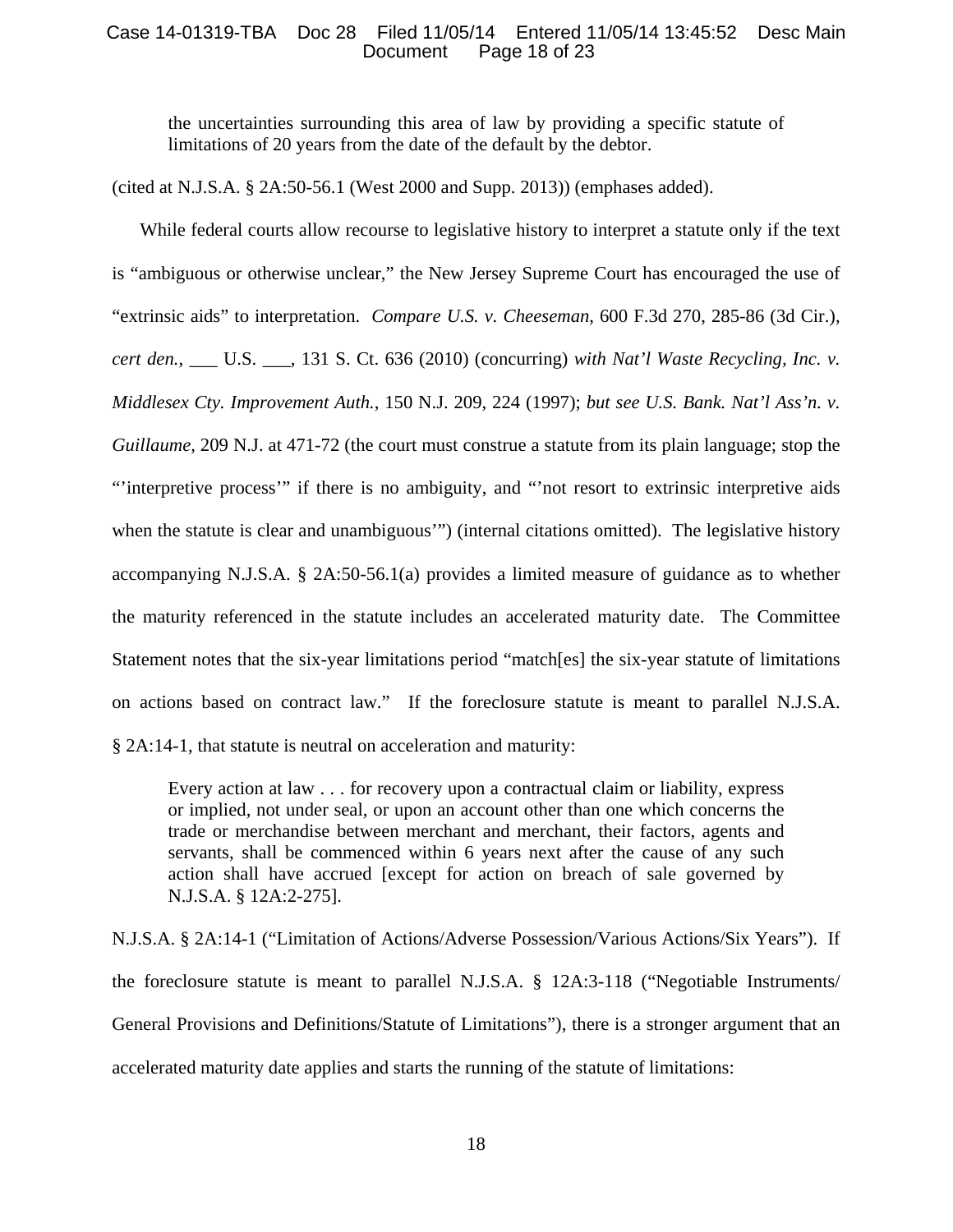#### Case 14-01319-TBA Doc 28 Filed 11/05/14 Entered 11/05/14 13:45:52 Desc Main Page 19 of 23

Except as provided in subsection e. of this section, an action to enforce the obligation of a party to pay a note payable at a definite time must be commenced within six years after the due date or dates stated in the note *or, if a due date is accelerated*, within six years after the accelerated due date.

N.J.S.A. § 12A:3-118(a) (emphasis added) (As stated earlier Uniform Commercial Code cmt. 2 to this section iterates, "If the note is payable at a definite time, a six-year limitations period starts at the due date of the note, subject to prior acceleration.")

## **The Application of N.J.S.A. § 2A:50-56.1 to this Case**

N.J.S.A. § 2A:50-56.1 went into effect on August 6, 2009 (West 2000 and Supp. 2014). The statute does not state whether the effective date is measured against the date of the mortgage, the date of the default, or the date on which the foreclosure action is filed. The parent Fair Foreclosure Act became effective on the  $90<sup>th</sup>$  day after its September 5, 1995 enactment (effective December 4, 1995) and "appl[ied] to *foreclosure actions commenced* on or after the effective date." N.J.S.A. § 2A:50-53, citing L. 1995, c. 244, § 19 (a note to the Act) (emphasis added). If the amendment at N.J.S.A. § 2A:50-56.1 is presumed to measure effectiveness in the same manner, then the statute does apply to the instant case in which the Defendants have not yet filed a viable foreclosure complaint.

Defendants contended at the September 30, 2014 hearing that a foreclosure complaint filed now should "relate back" to the complaint filed on December 14, 2007 and dismissed without prejudice on July 5, 2013 (dkt. 7, Exhibits E and K). In the unsolicited letter of October 9, 2014, Debtor argued that a foreclosure action filed now would not "relate back" to the original proceeding because the Defendants discharged the *lis pendens* and failed to appeal the July 5, 2013 dismissal, with the 45-day appeal period having expired (dkt. 25, October 9, 2014 letter to the court; N.J.R. 4:37-1, cmt. 1.2; N.J.R. 4:37-2(a), cmt. 4; *O'Loughlin v. Nat'l Comm. Bank*, 338 N.J. Super. 592, 603 (App. Div.), *cert. den*., 169 N.J. 606 (2001) ("[a] dismissal without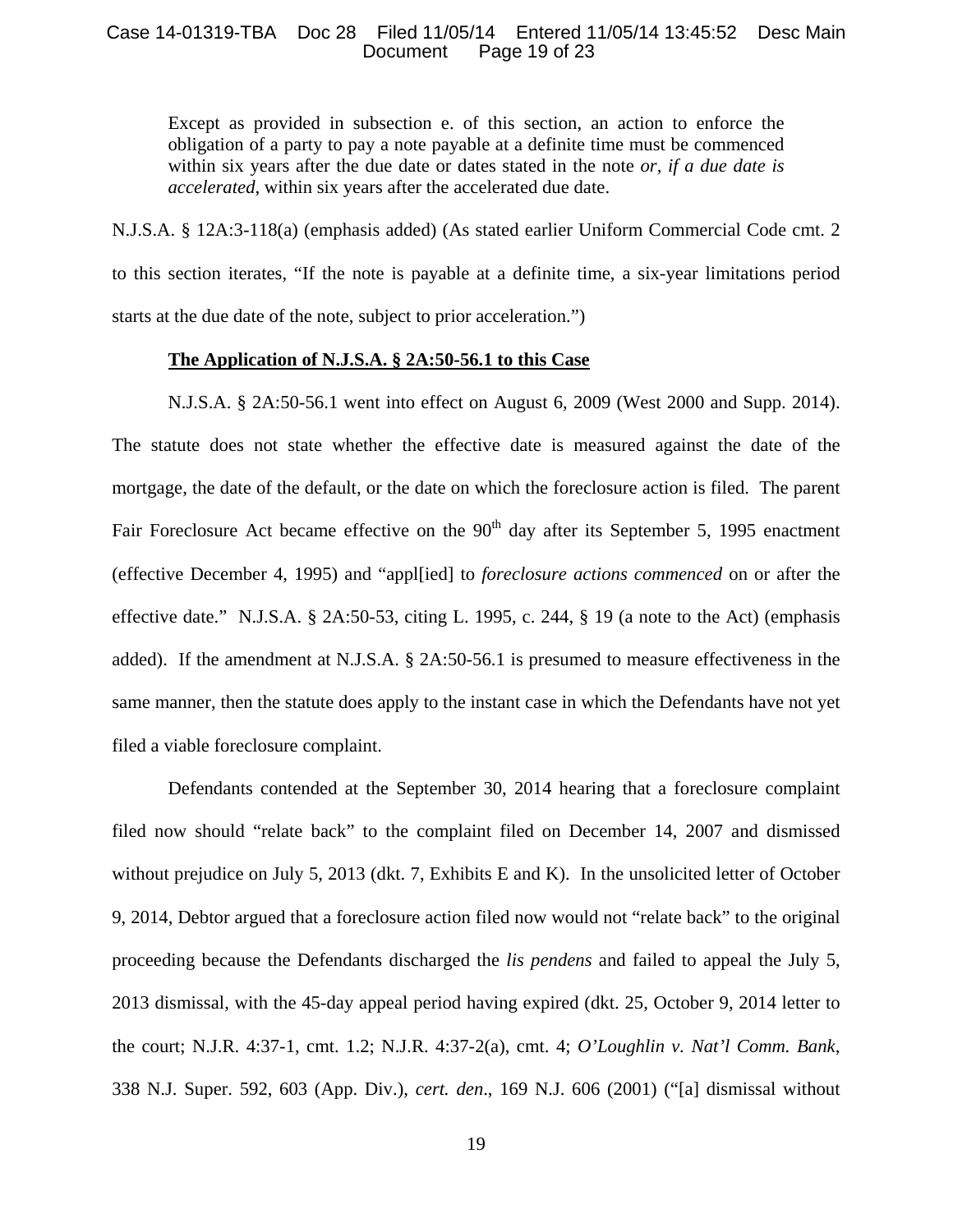#### Case 14-01319-TBA Doc 28 Filed 11/05/14 Entered 11/05/14 13:45:52 Desc Main Page 20 of 23

prejudice adjudicates nothing and does not constitute a bar to re-institution of the action, subject to the constraint imposed by the statute of limitations") (affirming the dismissal of a complaint in part because plaintiff failed to refile by the deadline stipulated in a consent order, citing the comment to N.J.R. 4:37–1). In their reply letter, the Defendants did not respond to the Debtor's challenge to their "relation back" argument (dkt. 26, October 26, 2014 letter to the Court).

To the extent that N.J.S.A. § 2A:50-56.1 applies to this case only if given retroactive application, this statute meets the criteria for retroactive application reiterated in *James v. N.J. Mfrs. Ins. Co.*, 216 N.J. 552, 558, 563 (2014). In New Jersey, statutes are given prospective application (1) unless "'the Legislature intended to give the statute retroactive application'" and (2) provided retroactive application does not "'result in either an unconstitutional interference with vested rights or a manifest injustice.'" *James*, 216 N.J. at 563, *quoting In re D.C.*, 146 N.J. 31, 50 (1996) and *Phillips v. Curiale*, 128 N.J. 608, 617 (1992) (other internal citations omitted by *James*). The court in *James*, collecting other cases, expanded the first prong to three circumstances:

- (1) that the Legislature expressed or implied its intent for retroactivity (necessity for fulfilling a legislative goal; unworkability without retroactive application);
- (2) that the amendment is merely curative or clarifying rather than representing a change in existing law; or
- (3) that the expectations of the parties warrant retroactivity.

*James*, 216 N.J. at 563. If any of these circumstances exists, the Court still examines whether retroactive application would result in "manifest injustice," meaning that "'the parties relied on prior law to their detriment, such that retroactive application would cause a "deleterious and irrevocable" result.'" *James*, 216 N.J. at 565, *quoting Gibbons v. Gibbons*, 86 N.J. 515, 523-24 (1981). Myron Weinstein in New Jersey Practice indicated that giving the broadest application to N.J.S.A. § 2A:50-56.1 fulfills legislative purpose: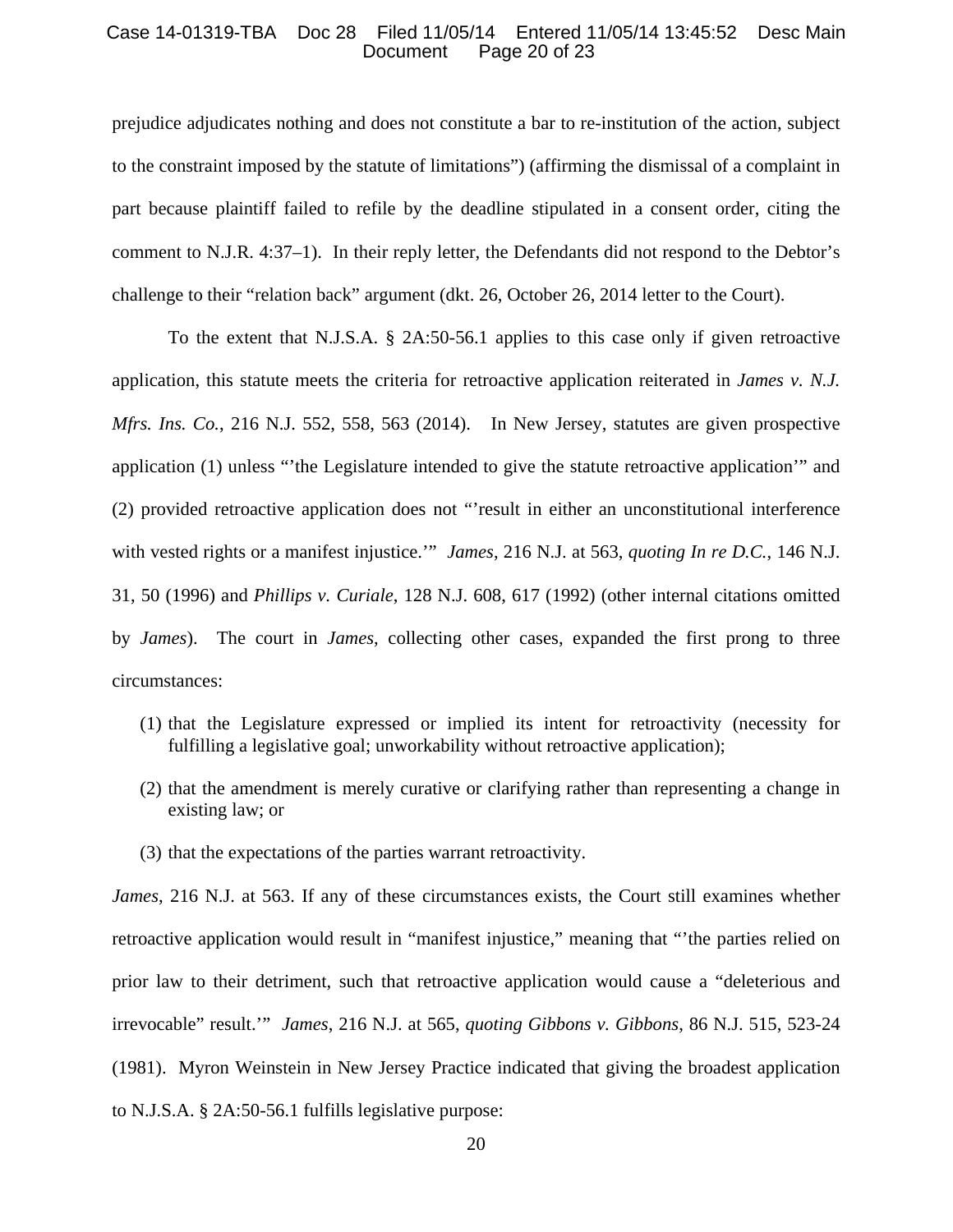## Case 14-01319-TBA Doc 28 Filed 11/05/14 Entered 11/05/14 13:45:52 Desc Main Page 21 of 23

It is not clear whether the statute is retroactive or whether it only applies to *mortgages or defaults* after the effective date. If so, its benefits would be greatly reduced, as one of its stated purposes is to remove mortgage constituting "clouds on title which may render real property titles unmarketable and delay real estate transactions.

Myron, Weinstein. *Law of Mortgages*. 29 New Jersey Practice § 13.16 ("Statute of Limitations") (emphasis added). By any prospective or retroactive measure of effectiveness, N.J.S.A. § 2A:50-56.1 applies to the instant case.

The Defendants accelerated the maturity date of the loan to the June 1, 2007 default date, as acknowledged in the Assignment (dkt. 7, Exhibit L).<sup>[10](#page-20-0)</sup> Moreover, neither the Debtor nor the Defendants have taken any measures under the note or mortgage, or under the Fair Foreclosure Act, to de-accelerate the debt, and the Defendants have further failed to file a foreclosure complaint within 6 years of the accelerated maturity date as required by N.J.S.A. § 2A:50- 56.1(a). Accordingly, the Defendants are now time-barred from filing a foreclosure complaint and from obtaining a final judgment of foreclosure.

# **The Disallowance of the Defendants' Proof of Claim and Avoidance of the Underlying Mortgage.**

On July 17, 2014, the Defendants timely filed secured proof of claim 7-1 under 11 U.S.C. § 501(a) for \$920,469.86 based on their note and mortgage (the claims bar date was August 18, 2014). A claim in bankruptcy is a "right to payment, whether or not such right is reduced to judgment, liquidated, unliquidated, fixed, contingent, matured, unmatured, disputed, undisputed, legal, equitable, secured, or unsecured." 11 U.S.C. § 101(5)(A). Debt is "liability on a claim." 11 U.S.C. § 101(12). Moreover, pursuant to 11 U.S.C. § 102(2), a claim against the Debtor's property also constitutes a claim against the Debtor. Thus, while Defendants have only *in rem*

<span id="page-20-0"></span><sup>&</sup>lt;sup>10</sup> Whether the default were measured from July 1, 2007 or from the December 14, 2007 filing date of the foreclosure complaint, the statute of limitations under N.J.S.A. § 2A:50-56.1 has still run.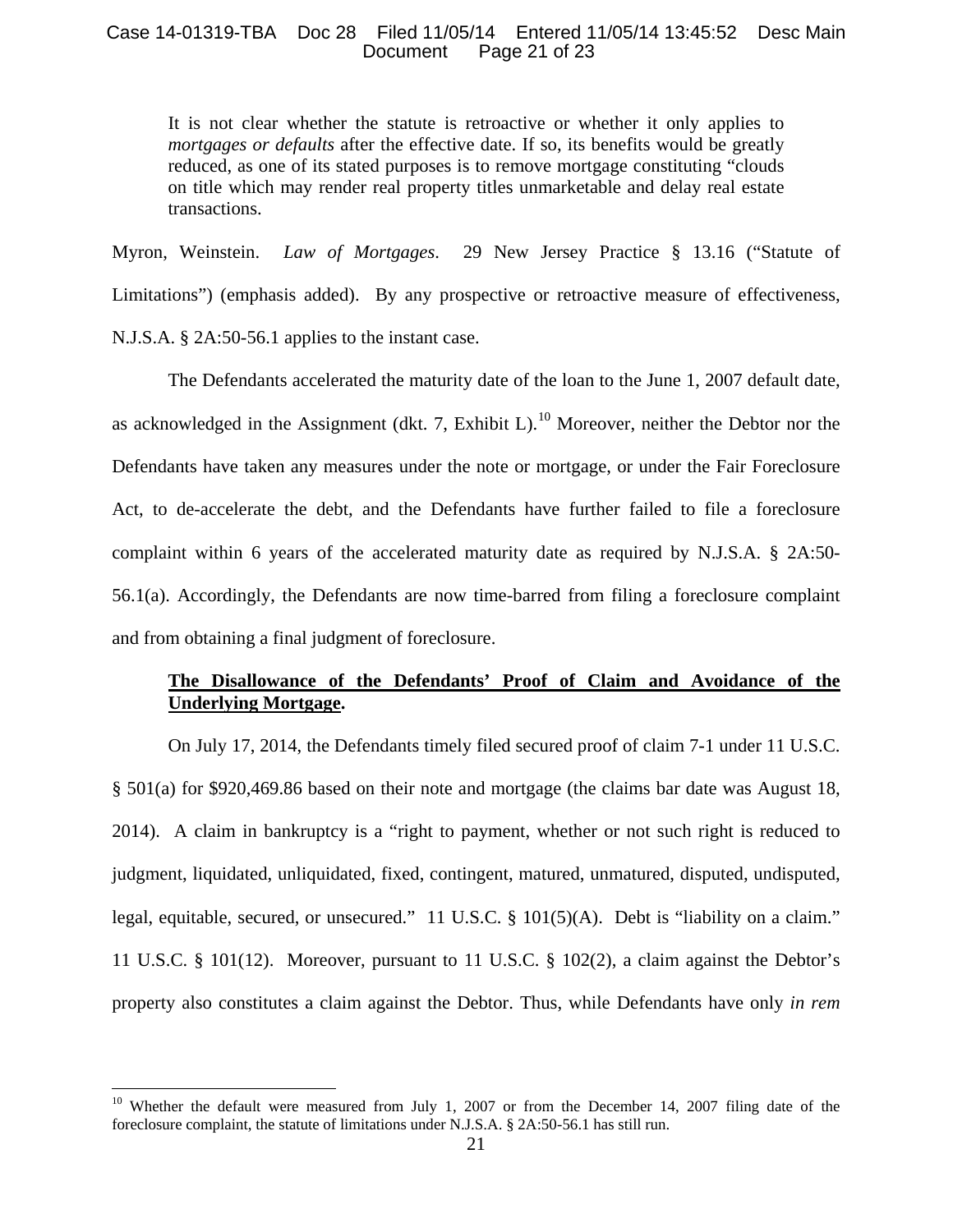## Case 14-01319-TBA Doc 28 Filed 11/05/14 Entered 11/05/14 13:45:52 Desc Main Page 22 of 23

claims, having failed to sue on the note within the six years permitted under the statute, such claims remain claims against the Debtor in this bankruptcy proceeding.

 11 U.S.C. § 502(a) controls the claims allowance process: "A claim or interest, proof of which is filed under section 501 of this title, is deemed allowed, unless a party in interest ... objects." 11 U.S.C. § 502(a). Debtor's adversary complaint includes a demand which constitutes an objection to the Defendants' proof of claim: "Determine that Defendants have no allowed secured claim" (dkt. 1, "Request for Relief, p. 4, ¶ b) and triggers the Court's review. 11 U.S.C. § 502(b) governs unenforceability of claims and states in relevant part:

- (b) Except as provided in subsections (e)(2), (f), (g), (h) and (i) of this section [not relevant here] if such objection to a claim is made, the court, after notice and a hearing, shall determine the amount of such claim in lawful currency of the United States as of the date of the filing of the petition, and shall allow such claim in such amount, except to the extent that—
	- (1) such claim is unenforceable against the debtor and property of the debtor, under any agreement or *applicable law* for a reason other than because such claim is contingent or unmatured.

11 U.S.C. § 502(b)(1) (emphasis added). 11 U.S.C. § 506 controls the allowance of secured

claims and provides that, if the claim underlying the lien is disallowed, then the lien is void:

(a)(1) An allowed claim of a creditor secured by a lien on property in which the estate has an interest, or that is subject to setoff under section 553 of this title, is a secured claim to the extent of the value of such creditor's interest in the estate's interest in such property, or to the extent of the amount subject to setoff, as the case may be, and is an unsecured claim to the extent that the value of such creditor's interest or the amount so subject to setoff is less than the amount of such allowed claim. Such value shall be determined in light of the purpose of the valuation and of the proposed disposition or use of such property, and in conjunction with any hearing on such disposition or use or on a plan affecting such creditor's interest.

. . .

(d) **To the extent that a lien secures a claim against the debtor that is not an allowed secured claim, such lien is void**, unless [conditions not relevant here exist].

11 U.S.C. § 506(a)(1) and (d)(emphasis added).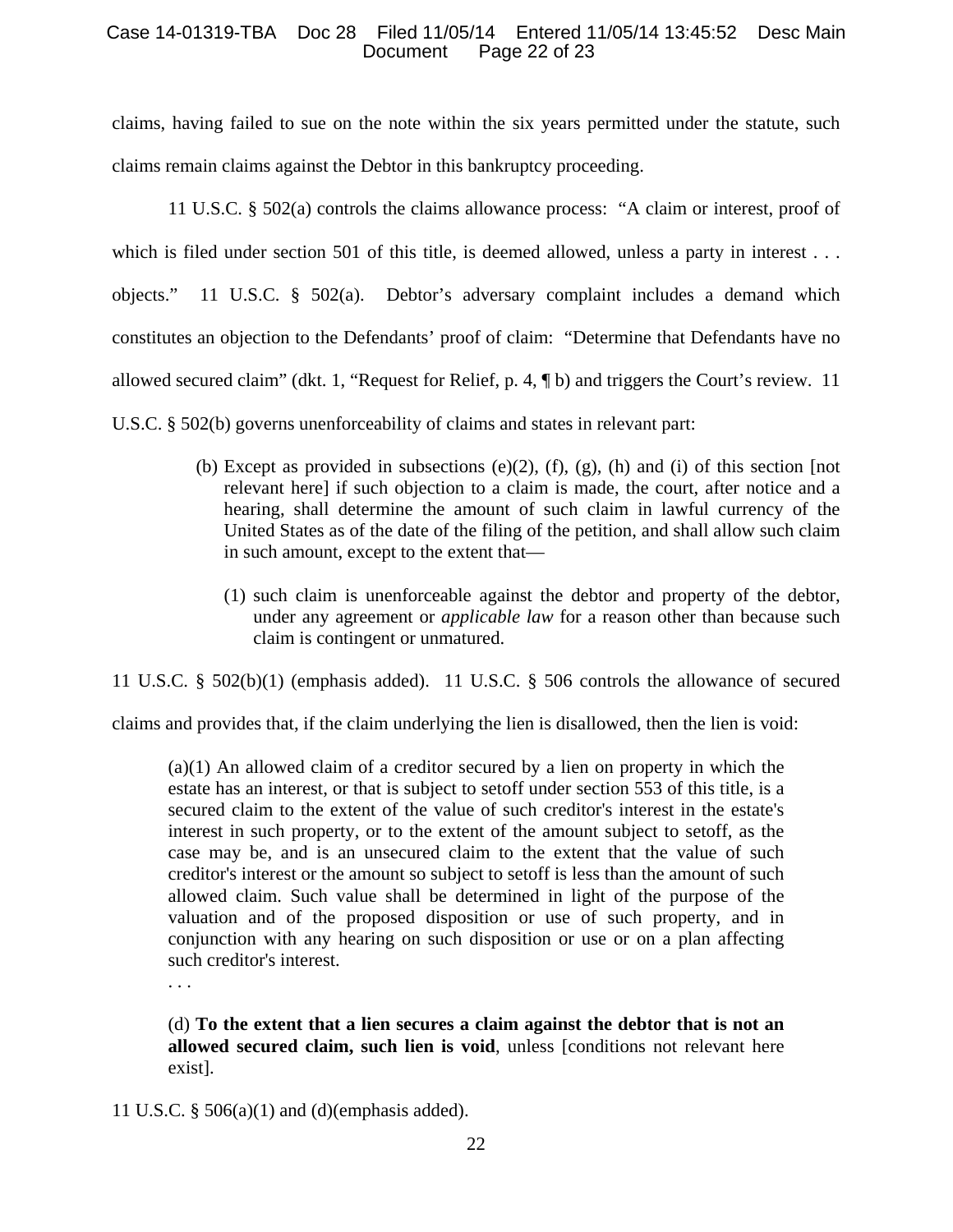## Case 14-01319-TBA Doc 28 Filed 11/05/14 Entered 11/05/14 13:45:52 Desc Main Page 23 of 23

As explained above, by application of N.J.S.A. § 2A:50-56.1(a) and (c), the Defendants are time-barred under New Jersey state law from enforcing either the note or the accelerated mortgage. As a result, Defendants' proof of claim 7 must be disallowed under 11 U.S.C. § 502(b)(1) as unenforceable against the Debtor or against Debtor's property under applicable state law. Having determined that Defendants do not have an allowed secured claim, the underlying lien is deemed void pursuant to [11](#page-22-0) U.S.C. §§ 506(a)(1) and (d).<sup>11</sup>

## **V. CONCLUSION.**

In light of Defendants' acceleration of the maturity date of the underlying debt as of June 1, 2007, and because neither Debtor nor Defendants took any action under either the mortgage instruments, or the Fair Foreclosure Act, to de-accelerate the maturity date, Defendants' right to file a foreclosure complaint expired 6 years after the June 1, 2007 acceleration date under N.J.S.A. § 2A:50-56.1(a). Given that Defendants' putative secured claim is unenforceable under 11 U.S.C. § 502(b)(1), by applicable New Jersey statute, their mortgage lien is void under 11 U.S.C. § 506(d), and the Debtor retains the property, free of any claim of the Defendants. Debtor is to submit a form of judgment. The Court will proceed to gargle in an effort to remove the lingering bad taste.

onorable Michael United States Bankruptcy Judge

Dated: November 5, 2014

<span id="page-22-0"></span> $11$  Inasmuch as the Court finds that the Defendants are time-barred from enforcing the note or the mortgage, it is not necessary to address Debtor's arguments that Defendants lack standing to enforce the note and mortgage based on alleged defects in the Assignment or the alleged impact of a Settlement Agreement.